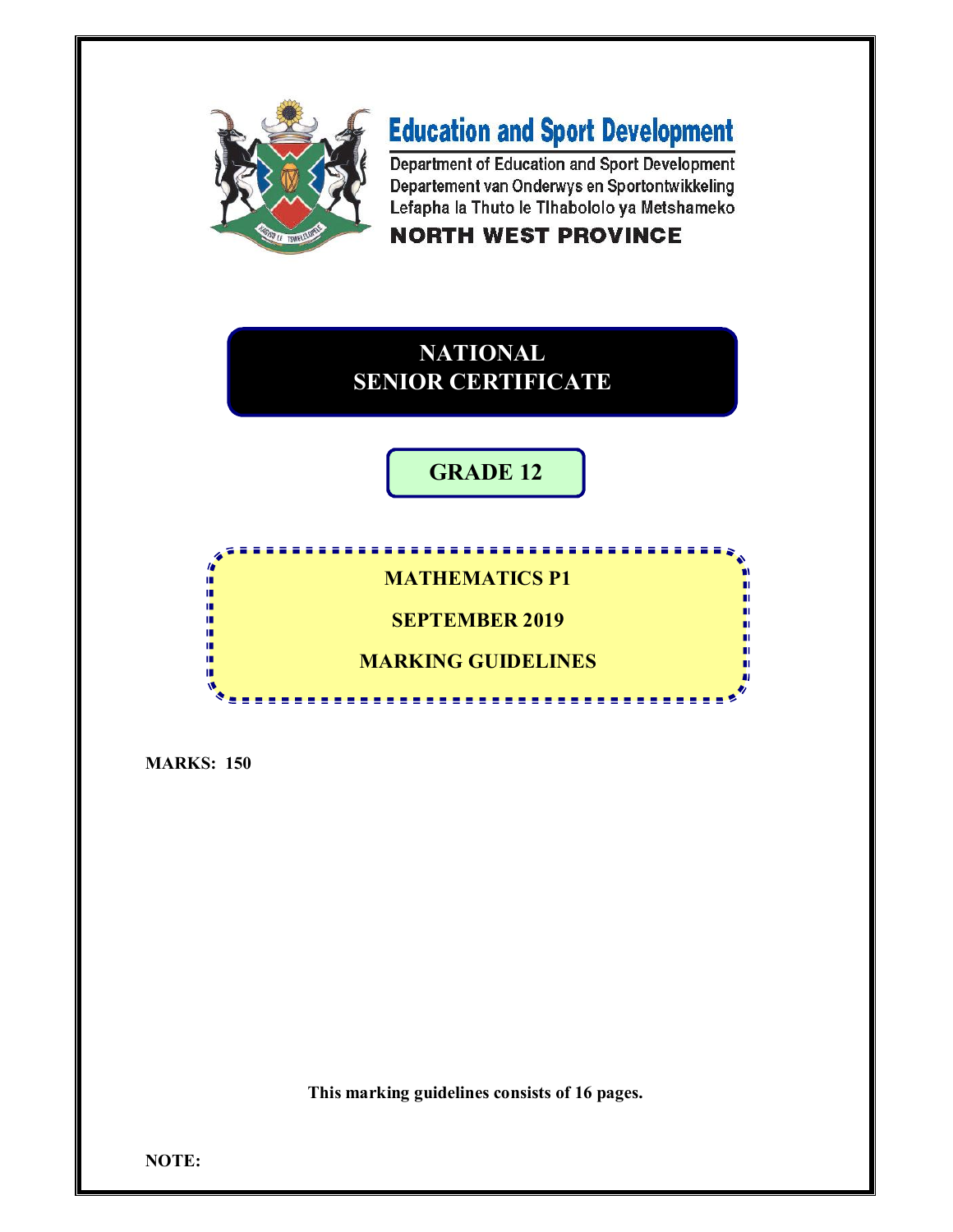- · If a candidate answers a question TWICE, only mark the FIRST attempt.
- · Consistent Accuracy applies in ALL aspects of the marking memorandum.

| 1.1.1 | $3x^2 - 18x = 0$                           |                                                       |
|-------|--------------------------------------------|-------------------------------------------------------|
|       | $3x(x-6) = 0$                              | $\checkmark$ factors                                  |
|       | $3x = 0$ or $x - 6 = 0$                    | $\times x = 0$                                        |
|       | $x=0$<br>$x = 6$                           | $\times x = 6$                                        |
|       |                                            | (3)                                                   |
| 1.1.2 | $7x^2 - 4x - 5 = 0$                        | $\checkmark$ standard form                            |
|       | $x = \frac{-b \pm \sqrt{b^2 - 4ac}}{2a}$   |                                                       |
|       | $=\frac{4\pm\sqrt{(-4)^2-4(7)(-5)}}{2(7)}$ | $\checkmark$ substitution into the<br>correct formula |
|       | $=\frac{4\pm\sqrt{156}}{14}$               | $\sqrt{x} = 1.18$                                     |
|       | $x = 1.18$ of $x = -0.61$                  | $\sqrt{x} = -0.61$                                    |
|       |                                            | (4)                                                   |
| 1.1.3 | $(x+5)(x-2) > 0$<br>-5                     |                                                       |
|       | $\therefore$ $x < -5$ or $x > 2$           | $\sqrt{x}$ $x < -5$ or $x > 2$                        |
|       |                                            | (2)                                                   |
| 1.1.4 | $26-5^{2x} = (5^{x} - 6)^{2}$              |                                                       |
|       | $26 - 5^{2x} = 5^{2x} - 12.5^{x} + 36$     | $\checkmark$ simplification                           |
|       | $0 = 2.5^{2x} - 12.5^{x} + 10$             |                                                       |
|       | $0 = 5^{2x} - 6.5^{x} + 5$                 | $\checkmark$ standard form                            |
|       | $0 = (5^x - 5)(5^x - 1)$                   | $\checkmark$ factors/formula                          |
|       | $5^x = 5$ or $5^x = 1$                     | $\sqrt{5^x} = 5$ or $5^x = 1$                         |
|       | $x = 1$ $5^x = 5^0$                        |                                                       |
|       | $x = 0$<br>n.a.                            | $\times x = 1$ n.a. or $x = 0$ n.a.                   |
|       | n.a.                                       |                                                       |
|       | $\therefore$ No real solution              | $\checkmark$ No real solution<br>(6)                  |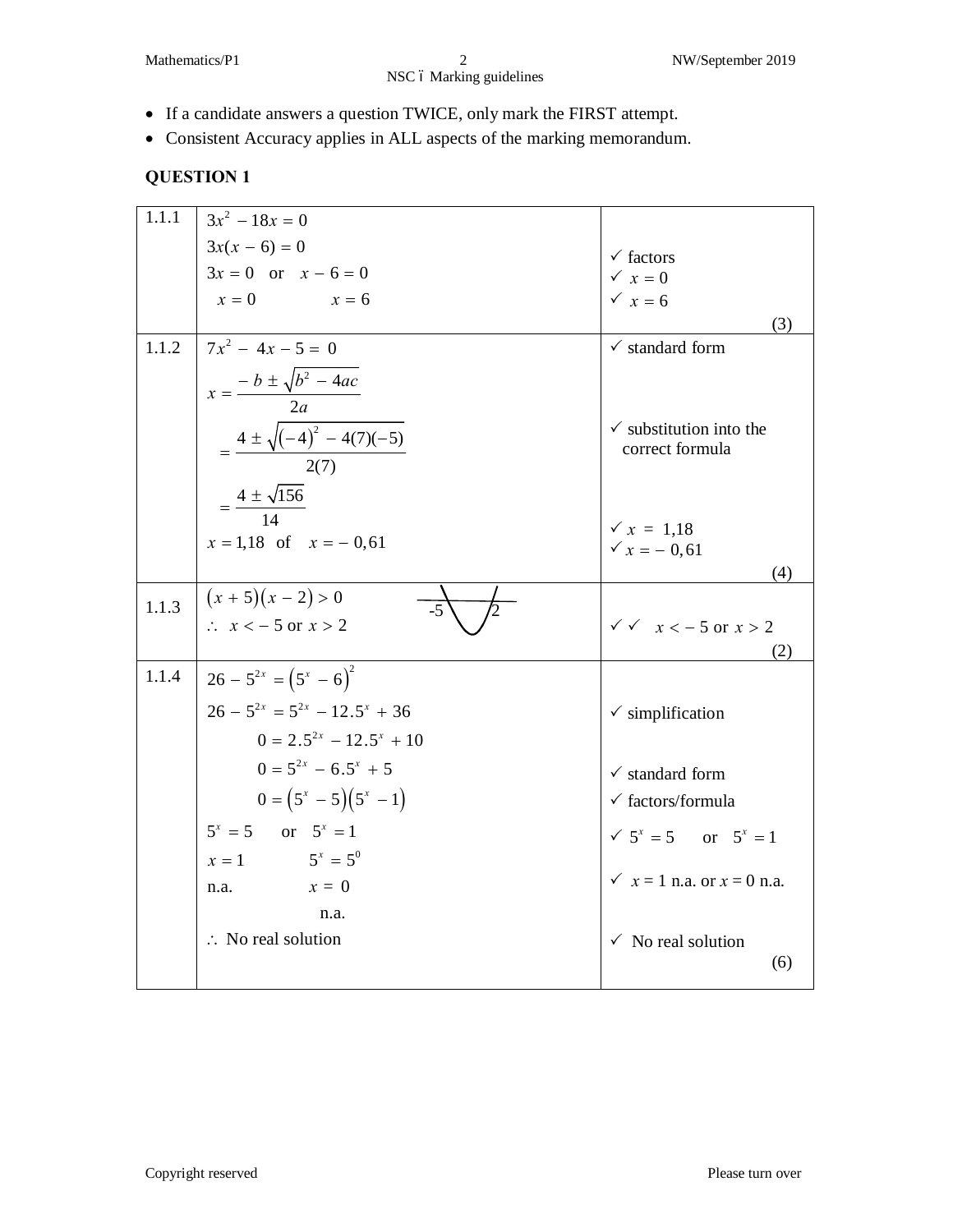| 1.2 | $x - 4y = 5$                                                                                  |                                    |     |
|-----|-----------------------------------------------------------------------------------------------|------------------------------------|-----|
|     | $x = 4y + 5$<br>$3x^2 - 5xy + 2y^2 = 25$                                                      | $x = 4y + 5$                       |     |
|     | $3(4y+5)^2 - 5(4y+5)y + 2y^2 = 25$                                                            |                                    |     |
|     |                                                                                               | $\checkmark$ substitution          |     |
|     | $3(16y^2 + 40y + 25) - 20y^2 - 25y + 2y^2 = 25$                                               |                                    |     |
|     | $48y^2 + 120y + 75 - 20y^2 - 25y + 2y^2 - 25 = 0$<br>$30y^2 + 95y + 50 = 0$                   | $\checkmark$ standard form         |     |
|     | $6y^2 + 19y + 10 = 0$                                                                         |                                    |     |
|     | $(3y + 2)(2y + 5) = 0$ OR $y = \frac{-19 \pm \sqrt{(19)^2 - 4(6)(10)}}{2(6)}$                 | $\checkmark$ factors/formula       |     |
|     |                                                                                               |                                    |     |
|     | $3y = -2$ or $2y = -5$<br>$y = -\frac{2}{3}$ $y = -\frac{5}{2}$                               | $\checkmark$ both y-values         |     |
|     | $x = \frac{7}{2}$ $x = -5$                                                                    | $\checkmark$ both <i>x</i> -values |     |
|     | OR                                                                                            |                                    | (6) |
|     |                                                                                               |                                    |     |
|     | $x - 4y = 5$                                                                                  |                                    |     |
|     | $4y = x - 5$                                                                                  |                                    |     |
|     | $y = \frac{x-5}{4}$                                                                           | $\sqrt{y} = \frac{x-5}{4}$         |     |
|     | $3x^2 - 5xy + 2y^2 = 25$                                                                      |                                    |     |
|     |                                                                                               |                                    |     |
|     | $3x^{2} - 5x\left(\frac{x-5}{4}\right) + 2\left(\frac{x-5}{4}\right)^{2} = 25$                | $\checkmark$ substitution          |     |
|     | $3x^2 - \left(\frac{5x^2 - 25x}{4}\right) + 2\left(\frac{x^2 - 10x + 25}{16}\right) - 25 = 0$ |                                    |     |
|     | $3x^2 - \left(\frac{5x^2 - 25x}{4}\right) + \left(\frac{x^2 - 10x + 25}{8}\right) - 25 = 0$   |                                    |     |
|     | $24x^2 - 10x^2 + 50x + x^2 - 10x + 25 - 200 = 0$                                              |                                    |     |
|     | $15x^2 + 40x - 175 = 0$                                                                       |                                    |     |
|     | $3x^2 + 8x - 35 = 0$                                                                          | $\checkmark$ standard form         |     |
|     | $(3x-7)(x+5) = 0 \text{ OR } x = \frac{-8 \pm \sqrt{8^2 - 4(3)(-35)}}{2(3)}$                  | $\checkmark$ factors/formula       |     |
|     | $x = \frac{7}{3}$ or $x = -5$                                                                 | $\checkmark$ both <i>x</i> -values |     |
|     | $y = -\frac{2}{3}$ $y = -\frac{5}{2}$                                                         | $\checkmark$ both y-values         |     |
|     |                                                                                               |                                    | (6) |
|     |                                                                                               |                                    |     |
|     |                                                                                               |                                    |     |
|     |                                                                                               |                                    |     |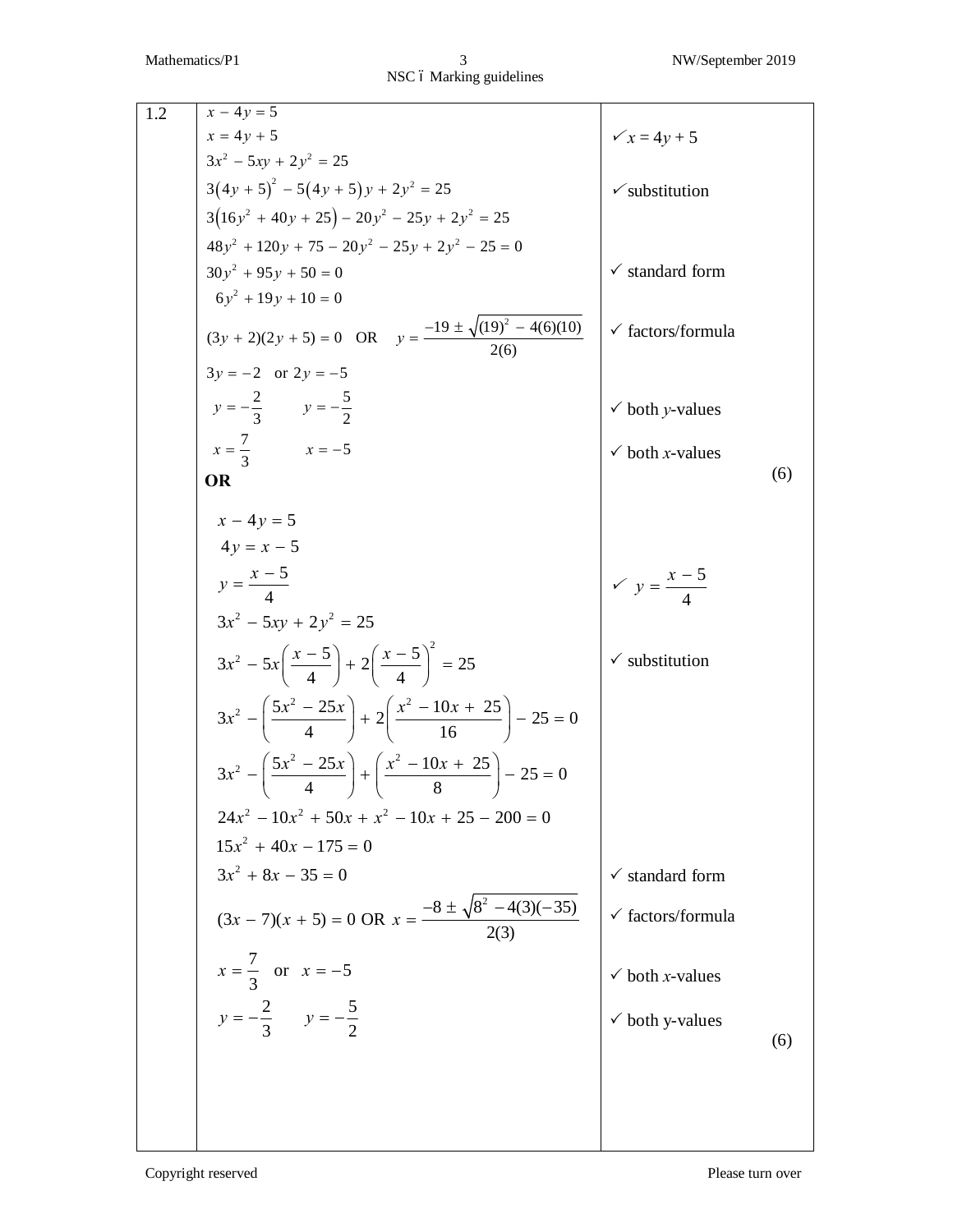Mathematics/P1 4 NW/September 2019 NSC ó Marking guidelines

| 1.3 | $x = \sqrt{12 + \sqrt{12 + \sqrt{12 + \dots}}}}$      |                                                                          |     |
|-----|-------------------------------------------------------|--------------------------------------------------------------------------|-----|
|     | $(x)^{2} = \sqrt{12 + \sqrt{12 + \sqrt{12 + \dots}}}$ |                                                                          |     |
|     | $x^2 = 12 + \sqrt{12 + \sqrt{12 + \dots}}$            |                                                                          |     |
|     | $x^2 = 12 + x$                                        | $\checkmark$ substitution                                                |     |
|     | $x^2 - x - 12 = 0$                                    | $\checkmark$ standard form                                               |     |
|     | $(x-4)(x + 3) = 0$<br>$x = 4$ or $x = -3$             |                                                                          |     |
|     |                                                       | $\begin{cases}\n\sqrt{x} = 4 \\ \sqrt{x} = -3 \text{ n.a.}\n\end{cases}$ |     |
|     | n.a.                                                  |                                                                          |     |
|     |                                                       |                                                                          | (4) |
|     |                                                       | 25                                                                       |     |

### **QUESTION 2**

| 2.1.1 | $T_n = a + (n-1)d$                             |                                                                                                            |
|-------|------------------------------------------------|------------------------------------------------------------------------------------------------------------|
|       | $=-11+(n-1)(7)$                                | $\checkmark$ substituting a and d in                                                                       |
|       | $=-11+7n-7$                                    | $T_n$ : $-11 + (n - 1)(7)$                                                                                 |
|       | $= 7n - 18$                                    | $\checkmark$ answer                                                                                        |
|       |                                                | answer only,                                                                                               |
|       |                                                | full marks<br>(2)                                                                                          |
| 2.1.2 | $T_n = 7n - 18$                                |                                                                                                            |
|       | $T_{60} = 7(60) - 18$                          | $\checkmark$ substitute n=60 into T <sub>n</sub>                                                           |
|       | $= 402$                                        | $\checkmark$ answer                                                                                        |
|       |                                                | (2)                                                                                                        |
| 2.1.3 | $S_n = \frac{n}{2} [2a + (n-1)d]$              |                                                                                                            |
|       |                                                |                                                                                                            |
|       | $S_{60} = \frac{60}{2} [2(-11) + (60 - 1)(7)]$ | $\checkmark$ substitution                                                                                  |
|       | $= 11 730$                                     | $\checkmark$ answer                                                                                        |
|       |                                                | (2)                                                                                                        |
| 2.2   | $-4 + 3 + 10 +  + 486$                         |                                                                                                            |
|       | $T_n = 7n - 18$                                |                                                                                                            |
|       | $486 = 7n - 18$                                |                                                                                                            |
|       | $504 = 7n$                                     |                                                                                                            |
|       | $72 = n$                                       |                                                                                                            |
|       | $\therefore \sum_{n=2}^{72} (7n - 18)$         | $\checkmark$ 486 = 7n - 18<br>$\checkmark$ n = 72<br>$\checkmark$ $\checkmark$ $\sum_{n=2}^{72}$ (7n - 18) |
|       |                                                |                                                                                                            |
|       |                                                | (4)                                                                                                        |
|       | <b>OR</b>                                      |                                                                                                            |
|       |                                                |                                                                                                            |
|       |                                                |                                                                                                            |

Copyright reserved Please turn over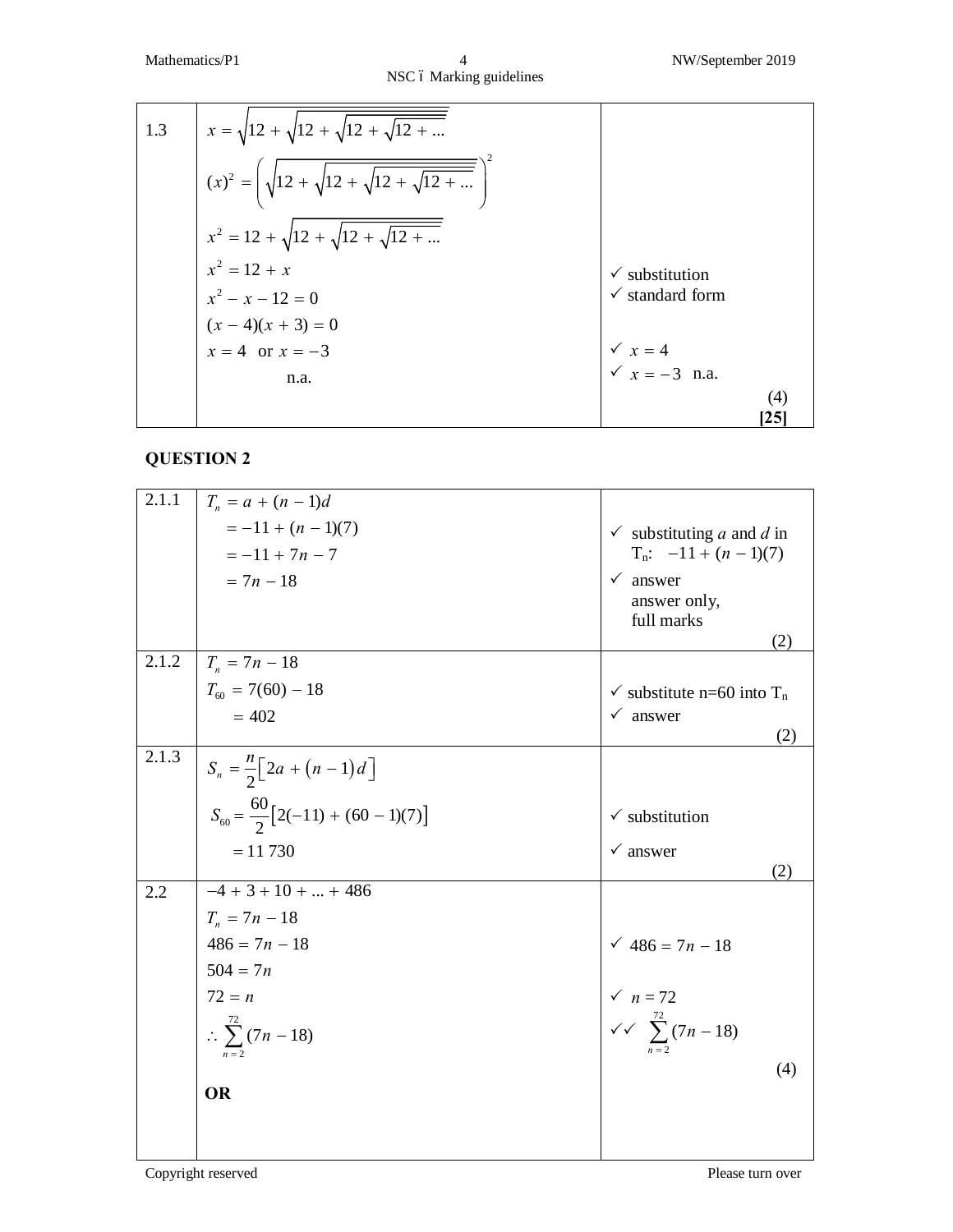|     | $-4+3+10++486$                                                                                                                                                                                                                                                                                                                                                                                                            |                                                       |        |
|-----|---------------------------------------------------------------------------------------------------------------------------------------------------------------------------------------------------------------------------------------------------------------------------------------------------------------------------------------------------------------------------------------------------------------------------|-------------------------------------------------------|--------|
|     | $T_n = a + (n - 1)d$                                                                                                                                                                                                                                                                                                                                                                                                      |                                                       |        |
|     |                                                                                                                                                                                                                                                                                                                                                                                                                           |                                                       |        |
|     | $= -4 + (n - 1)(7)$<br>= -4 + 7n - 7                                                                                                                                                                                                                                                                                                                                                                                      |                                                       |        |
|     | $=7n-11$                                                                                                                                                                                                                                                                                                                                                                                                                  | $\sqrt{T_n} = 7n - 11$                                |        |
|     | $486 = 7n - 11$                                                                                                                                                                                                                                                                                                                                                                                                           | $486 = 7n - 11$                                       |        |
|     | $497 = 7n$                                                                                                                                                                                                                                                                                                                                                                                                                |                                                       |        |
|     | $71 = n$                                                                                                                                                                                                                                                                                                                                                                                                                  | $\times n = 71$<br>$\times \sum_{n=1}^{71} (7n - 11)$ |        |
|     | $\therefore \sum_{1}^{71} (7n - 11)$                                                                                                                                                                                                                                                                                                                                                                                      |                                                       |        |
|     |                                                                                                                                                                                                                                                                                                                                                                                                                           |                                                       |        |
| 2.3 | $2a = 7$                                                                                                                                                                                                                                                                                                                                                                                                                  |                                                       | (4)    |
|     |                                                                                                                                                                                                                                                                                                                                                                                                                           |                                                       |        |
|     | $a = \frac{7}{2} = 3.5$                                                                                                                                                                                                                                                                                                                                                                                                   | $\sqrt{a} = \frac{7}{2} = 3.5$                        |        |
|     | $T_2 - T_1 = 3a + b$                                                                                                                                                                                                                                                                                                                                                                                                      |                                                       |        |
|     | $-11 = 3(3,5) + b$                                                                                                                                                                                                                                                                                                                                                                                                        |                                                       |        |
|     | $-\frac{43}{2} = b$                                                                                                                                                                                                                                                                                                                                                                                                       |                                                       |        |
|     | $-21,5 = b$                                                                                                                                                                                                                                                                                                                                                                                                               | $\checkmark$ $b = -21,5$                              |        |
|     | $n = -\frac{b}{2a} = -\frac{(-21,5)}{2(3,5)} = \frac{43}{14} = 3,07$                                                                                                                                                                                                                                                                                                                                                      | $\sqrt{n} = 3.07$<br>$\sqrt{T_3} < T_4$               |        |
|     |                                                                                                                                                                                                                                                                                                                                                                                                                           |                                                       |        |
|     | The $3rd$ term is the smallest                                                                                                                                                                                                                                                                                                                                                                                            | $\checkmark$ answer                                   | (5)    |
|     |                                                                                                                                                                                                                                                                                                                                                                                                                           |                                                       |        |
|     | <b>OR</b>                                                                                                                                                                                                                                                                                                                                                                                                                 |                                                       |        |
|     |                                                                                                                                                                                                                                                                                                                                                                                                                           |                                                       |        |
|     | $\begin{tabular}{ccccc} T_1 & T_2 & T_3 & T_4 & T_5 \\ & \mbox{\hspace{0.2cm}} & \mbox{\hspace{0.2cm}} & \mbox{\hspace{0.2cm}} & \mbox{\hspace{0.2cm}} & \mbox{\hspace{0.2cm}} & \mbox{\hspace{0.2cm}} & \mbox{\hspace{0.2cm}} & \mbox{\hspace{0.2cm}} & \mbox{\hspace{0.2cm}} & \mbox{\hspace{0.2cm}} & \mbox{\hspace{0.2cm}} & \mbox{\hspace{0.2cm}} & \mbox{\hspace{0.2cm}} & \mbox{\hspace{0.2cm}} & \mbox{\hspace{0$ |                                                       |        |
|     | $T_1 - 11 = T_2$ $T_1 > T_2$                                                                                                                                                                                                                                                                                                                                                                                              | $\checkmark$ proving $T_1 > T_2$                      |        |
|     |                                                                                                                                                                                                                                                                                                                                                                                                                           | $\checkmark$ proving $T_2 > T_3$                      |        |
|     |                                                                                                                                                                                                                                                                                                                                                                                                                           | $\checkmark$ proving $T_4 > T_3$                      |        |
|     |                                                                                                                                                                                                                                                                                                                                                                                                                           | $\checkmark$ proving $T_5 > T_4$                      |        |
|     | $T_2 - 4 = T_3$<br>$T_3 + 3 = T_4$<br>$T_4 + 10 = T_5$<br>$T_5 > T_4$<br>$T_1 > T_2 > T_3$<br>$T_3 \& T_5 > T_4 > T_3$                                                                                                                                                                                                                                                                                                    |                                                       |        |
|     |                                                                                                                                                                                                                                                                                                                                                                                                                           | answer                                                | (5)    |
|     | $\therefore T_3$ is the smallest term.                                                                                                                                                                                                                                                                                                                                                                                    |                                                       | $[15]$ |
|     |                                                                                                                                                                                                                                                                                                                                                                                                                           |                                                       |        |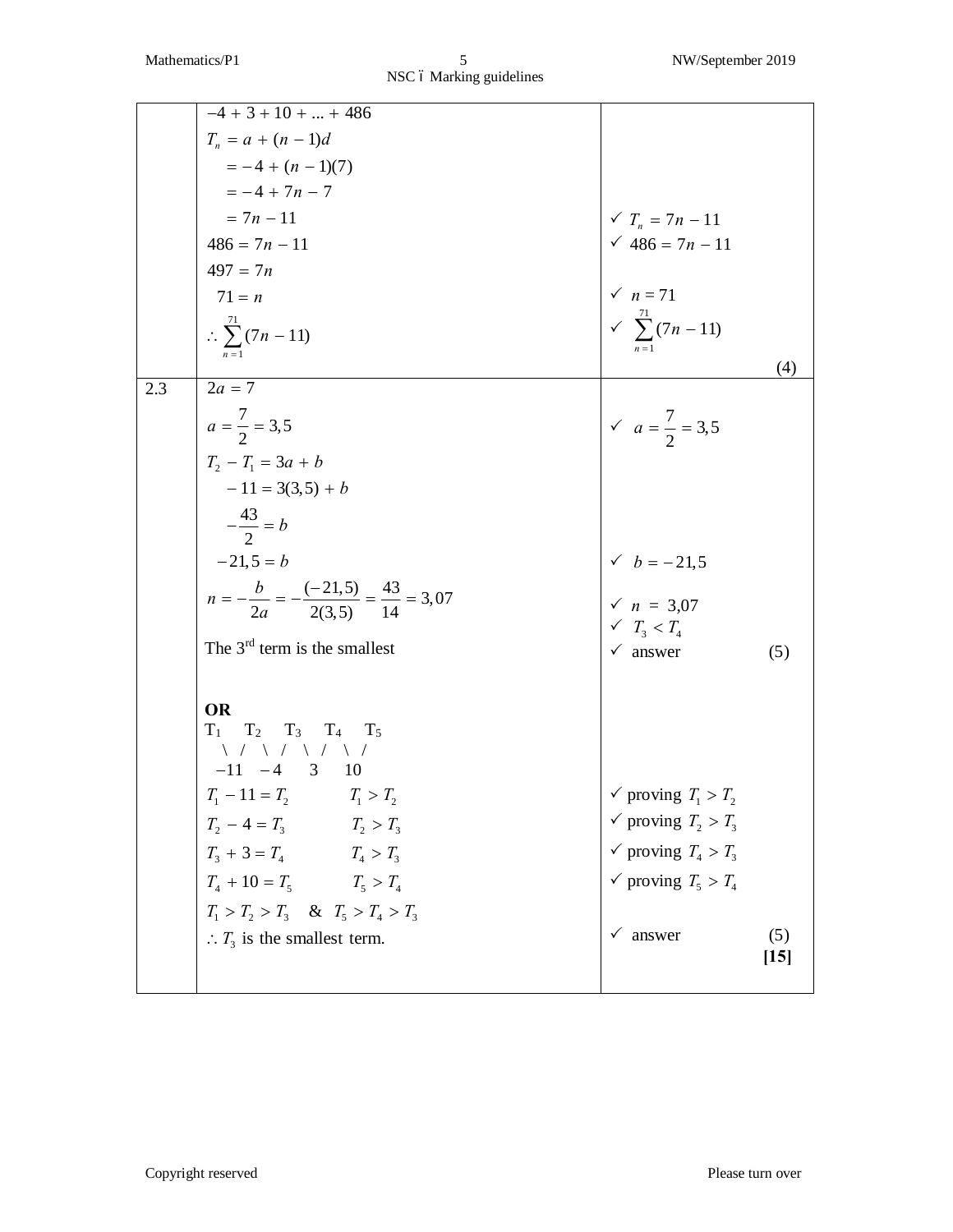Mathematics/P1 6 NW/September 2019 NSC ó Marking guidelines

#### **QUESTION 3**

| 3.1 | $r = \frac{T_2}{T_1} = \frac{5(3x+1)^2}{5(3x+1)} = 3x+1$                                                      | $\sqrt{r} = 3x + 1$             |
|-----|---------------------------------------------------------------------------------------------------------------|---------------------------------|
|     | $-1 < r < 1$<br>$-1 < 3x + 1 < 1$                                                                             | $-1 < 3x + 1 < 1$               |
|     | $-2 < 3x < 0$<br>$-\frac{2}{3} < x < 0$                                                                       | $\checkmark$ answer<br>(3)      |
| 3.2 | $x = -\frac{1}{6}$<br>$r = 3\left(-\frac{1}{6}\right) + 1$ $a = 5\left(3\left(-\frac{1}{6}\right) + 1\right)$ |                                 |
|     | $=\frac{5}{2}$<br>$=\frac{1}{2}$                                                                              | $\sqrt{r} = \frac{1}{2}$        |
|     | $S_{\infty} = \frac{a}{1-r}$                                                                                  | $\sqrt{a} = \frac{5}{2}$        |
|     | $=\frac{\frac{5}{2}}{1-\frac{1}{2}}$                                                                          | $\checkmark$ substitution       |
|     | $= 5$                                                                                                         | $\checkmark$ answer<br>(4)<br>7 |

| 4.1 | $C(2, -9)$                   | $\sqrt{x}$ C(2; -9)  |     |
|-----|------------------------------|----------------------|-----|
|     |                              |                      | (2) |
| 4.2 | $y = \frac{1}{2}(x-2)^2 - 9$ |                      |     |
|     | $=\frac{1}{2}(0-2)^2-9$      | $\checkmark$ $x = 0$ |     |
|     | $=-7$                        |                      |     |
|     | $\therefore$ B(0; -7)        | $\checkmark$ y = -7  |     |
|     |                              |                      | (2) |
| 4.3 | $f(x) = x - 7$               | $\sqrt{x}$ x - 7     |     |
|     |                              |                      | (2) |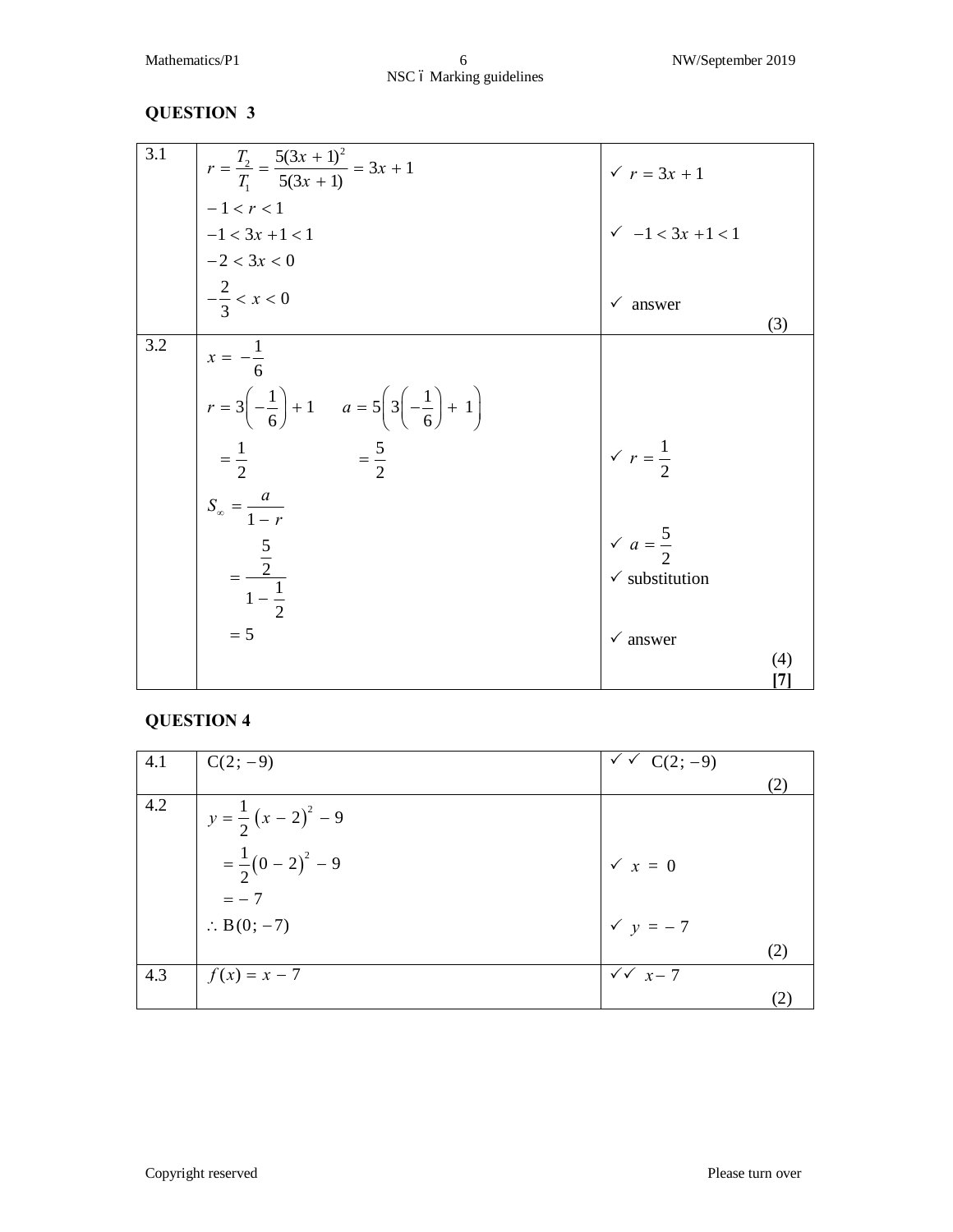NSC ó Marking guidelines

| 4.4   | At the intersection of the asymptotes, $x = 2$    |                                                                              |     |
|-------|---------------------------------------------------|------------------------------------------------------------------------------|-----|
|       | $\therefore$ y = 2 – 7 = – 5                      | $\checkmark$ $y = -5$                                                        |     |
|       | $\therefore$ (2; -5)                              |                                                                              |     |
|       | $h(x) = \frac{a}{x-2} - 5$                        |                                                                              |     |
|       |                                                   | $\begin{array}{cc}\n\checkmark & p = -2 \\ \checkmark & q = -5\n\end{array}$ |     |
|       | $-7 = \frac{a}{0-2} - 5$                          | $\checkmark$ substitution of                                                 |     |
|       |                                                   | $B(0; -7)$                                                                   |     |
|       | $-2 = \frac{a}{-2}$                               |                                                                              |     |
|       | $4 = a$                                           | $\checkmark$ $a=4$                                                           |     |
|       | $\therefore h(x) = \frac{4}{x-2} - 5$             |                                                                              |     |
|       |                                                   |                                                                              | (5) |
| 4.5   | $3h(x) - 2 = 3\left(\frac{4}{x-2} - 5\right) - 2$ |                                                                              |     |
|       | $=\frac{12}{x-2}-15-2$                            |                                                                              |     |
|       | $x = 2$                                           |                                                                              |     |
|       | $y = -17$                                         | $\begin{cases}\n\sqrt{x} = 2 \\ \sqrt{y} = -17\n\end{cases}$                 |     |
|       |                                                   |                                                                              | (2) |
| 4.6   | $h(x) = \frac{4}{x-2} - 5$                        |                                                                              |     |
|       | $0 = \frac{4}{x-2} - 5$                           | $\checkmark$ y = 0                                                           |     |
|       | $5 = \frac{4}{x - 2}$                             |                                                                              |     |
|       |                                                   | simplification<br>$\checkmark$                                               |     |
|       | $5(x - 2) = 4$<br>$5x - 10 = 4$                   |                                                                              |     |
|       | $5x = 14$                                         |                                                                              |     |
|       | $x = \frac{14}{5} = 2.8$                          | $\checkmark$ answer                                                          | (3) |
| 4.7.1 | $x \in (-\infty; 2)$ or $(2; 2, 8)$               | $\checkmark$ $(-\infty; 2)$                                                  |     |
|       |                                                   |                                                                              |     |
|       | <b>OR</b>                                         | $\checkmark$ (2; 2,8)<br>$\checkmark$ (- $\infty$ ; 2,8)                     |     |
|       | $x \in (-\infty; 2, 8); x \neq 2$                 |                                                                              |     |
|       | <b>OR</b>                                         |                                                                              |     |
|       | $x < 2,8 ; x \neq 2$                              |                                                                              |     |
|       |                                                   | $x \neq 2$<br>$x \neq 2$<br>$x \neq 2$                                       | (3) |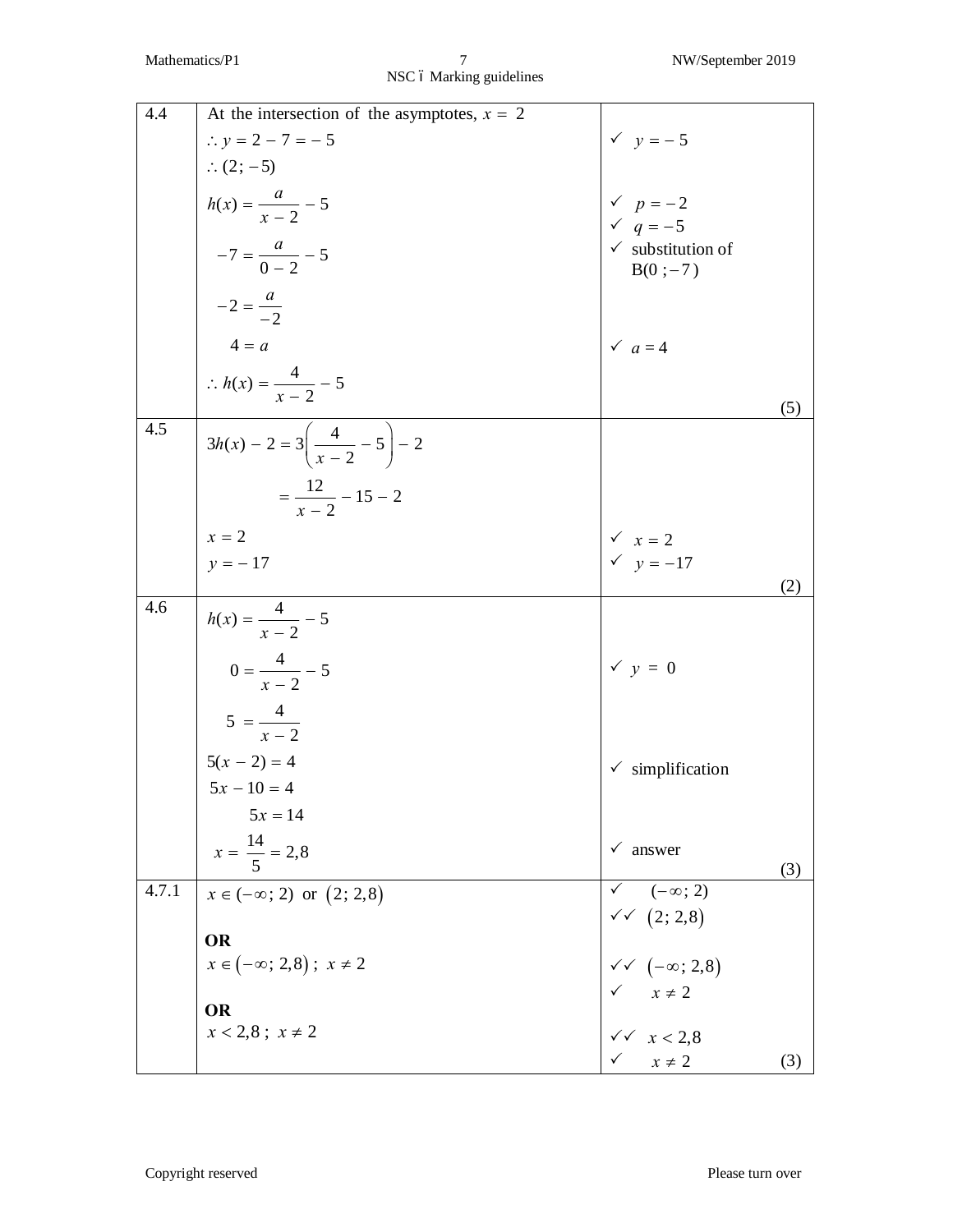NSC ó Marking guidelines

| 4.7.2 | $f^{-1}(x-1)$ : $x-1=y-7$                                                                                                                                                 |                                                                                                                   |
|-------|---------------------------------------------------------------------------------------------------------------------------------------------------------------------------|-------------------------------------------------------------------------------------------------------------------|
|       | $\therefore y = x + 6$                                                                                                                                                    |                                                                                                                   |
|       | $f^{-1}(x-1) < 2$ : $x + 6 < 2$                                                                                                                                           | $\checkmark$ f <sup>-1</sup> (x-1)<br>$\checkmark$ y = x + 6<br>$\checkmark$ x + 6 < 2                            |
|       | $\therefore$ $x < -4$                                                                                                                                                     | $\checkmark$ answer                                                                                               |
|       | <b>OR</b>                                                                                                                                                                 |                                                                                                                   |
|       | $(2, 65)$ lies on f<br>$(65; 2)$ lies on $f^{-1}$<br>$(64; 2)$ lies on $f^{-1}(x-1)$<br>Since $m_f = 1$ , $m_f^{-1} = 1$<br>$\therefore f^{-1}$ is an increasing function | ✓ (65 ; 2) lies on $f^{-1}$<br>$\checkmark$ (64 ; 2) lies on<br>$f^{-1}(x-1)$<br>$\checkmark$ increasing function |
|       | $\therefore$ $x < -4$                                                                                                                                                     | $\checkmark$ answer<br>(4)                                                                                        |
| 4.8   | $\frac{1}{2}(x-2)^2 - 9 = x - 7 + k$<br>$\frac{1}{2}x^2 - 2x - 7 = x - 7 + k$                                                                                             | $\checkmark$ substitution of $g(x)$ and<br>f(x)                                                                   |
|       | $\frac{1}{2}x^2 - 3x - k = 0$<br>For equal roots: $b^2 - 4ac = 0$                                                                                                         | $\checkmark$ standard form                                                                                        |
|       | $(-3)^2 - 4\left(\frac{1}{2}\right)(-k) = 0$<br>$2k = -9$                                                                                                                 | $\checkmark$ substitution into<br>$b^2 - 4ac = 0$                                                                 |
|       | $k = -\frac{9}{2}$<br>: For two unequal positive roots:                                                                                                                   | $\checkmark$ value of <i>k</i> for equal<br>roots                                                                 |
|       | $-4,5 < k < 0$                                                                                                                                                            | $\checkmark$ answer                                                                                               |
|       | OR                                                                                                                                                                        |                                                                                                                   |
|       |                                                                                                                                                                           |                                                                                                                   |
|       |                                                                                                                                                                           |                                                                                                                   |
|       |                                                                                                                                                                           |                                                                                                                   |
|       |                                                                                                                                                                           |                                                                                                                   |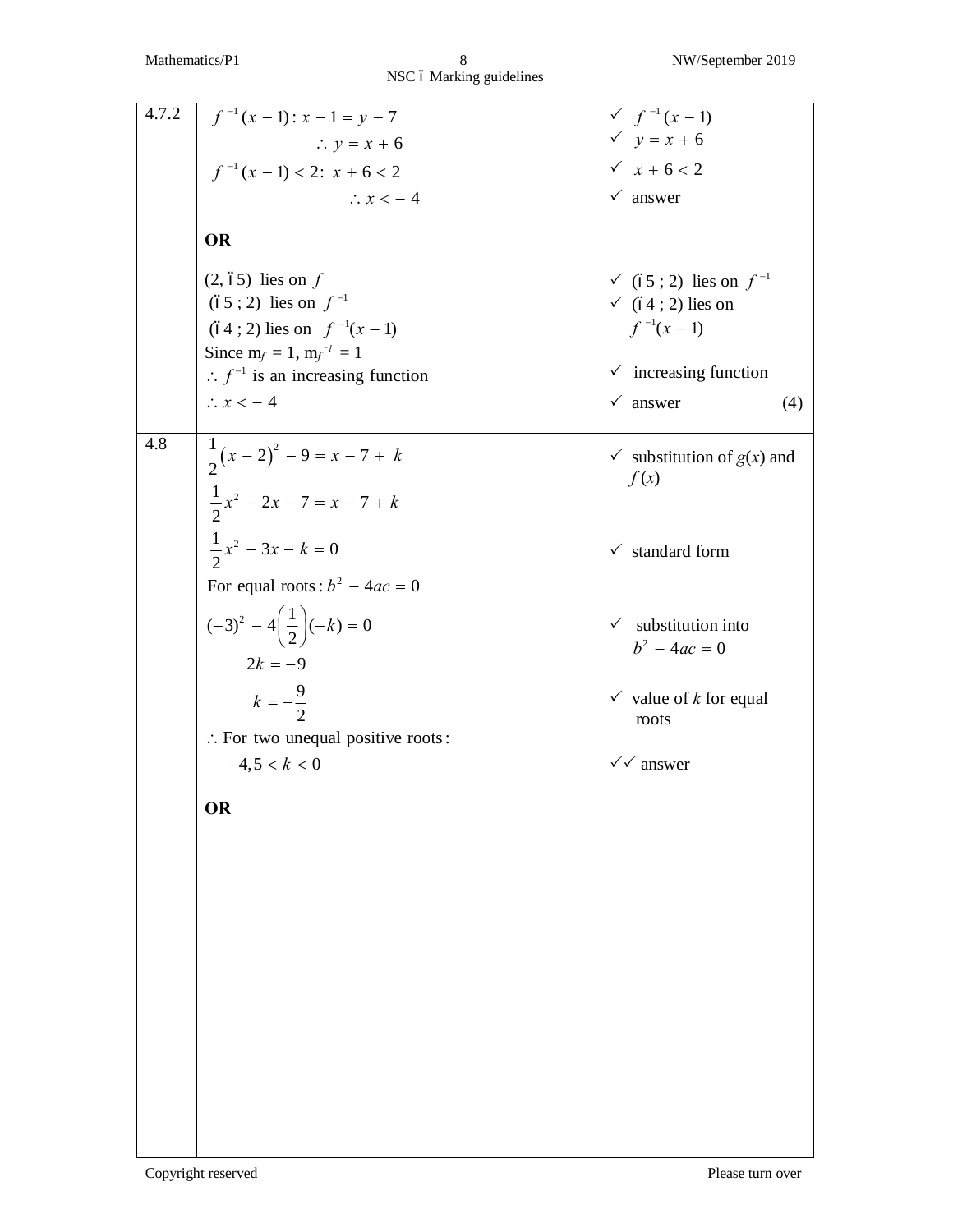| $\frac{1}{2}(x-2)^2 - 9 = x - 7 + k$                                    | $\checkmark$ substitution of $g(x)$ and<br>f(x)      |
|-------------------------------------------------------------------------|------------------------------------------------------|
| $\frac{1}{2}x^2 - 2x - 7 = x - 7 + k$                                   |                                                      |
| $\frac{1}{2}x^2 - 3x - k = 0$                                           | $\checkmark$ standard form                           |
| For equal roots: $b^2 - 4ac = 0$                                        |                                                      |
| $(-3)^2 - 4\left(\frac{1}{2}\right)(-k) = 0$                            | substitution into<br>$\checkmark$<br>$b^2 - 4ac = 0$ |
| $2k = -9$                                                               |                                                      |
| $k = -\frac{9}{2}$                                                      | $\checkmark$ value of <i>k</i> for equal<br>roots    |
| y-intercept of $y = x - 7 + k$ :                                        |                                                      |
| $y = 0 - 7 - \frac{9}{2}$                                               |                                                      |
| $y = -11,5$                                                             |                                                      |
| $\therefore$ For two unequal positive roots:                            |                                                      |
| $-11.5 < -7 + k < -7$                                                   | $\sqrt{-11,5} < -7 + k < -7$                         |
| $-4.5 < k < 0$                                                          | $\checkmark$ answer                                  |
| OR                                                                      |                                                      |
| $g(x) = \frac{1}{2}(x-2)^2 - 9$                                         |                                                      |
| $=\frac{1}{2}(x^2-4x+4)-9$                                              |                                                      |
| $=\frac{1}{2}x^2-2x-7$                                                  | $\sqrt{\frac{1}{2}x^2-2x-7}$                         |
| $g'(x) = x - 2$                                                         |                                                      |
| $1 = x - 2$                                                             | $\checkmark$ g'(x) =<br>gradient of $f(x) = 1$       |
| $3 = x$                                                                 |                                                      |
| $g(3) = \frac{1}{2}(3-2)^2 - 9$ or $g(3) = \frac{1}{2}(3)^2 - 2(3) - 7$ |                                                      |
| $g(3) = -8\frac{1}{2}$                                                  | $\sqrt{g(3)} = -8\frac{1}{2}$                        |
| $y = x + c$                                                             |                                                      |
| $-8\frac{1}{2}$ = 3 + c                                                 |                                                      |
| $c = -11, 5$                                                            |                                                      |
| For two positive roots:                                                 | $\check{c}$ = -11,5<br>$\check{c}$ -11,5 < c < -7    |
| $-11,5 < c < -7$                                                        |                                                      |
| $-11,5 < k - 7 < -7$                                                    |                                                      |
| $-4,5 < k < 0$                                                          | answer<br>(6)                                        |
|                                                                         | [29]                                                 |

Copyright reserved Please turn over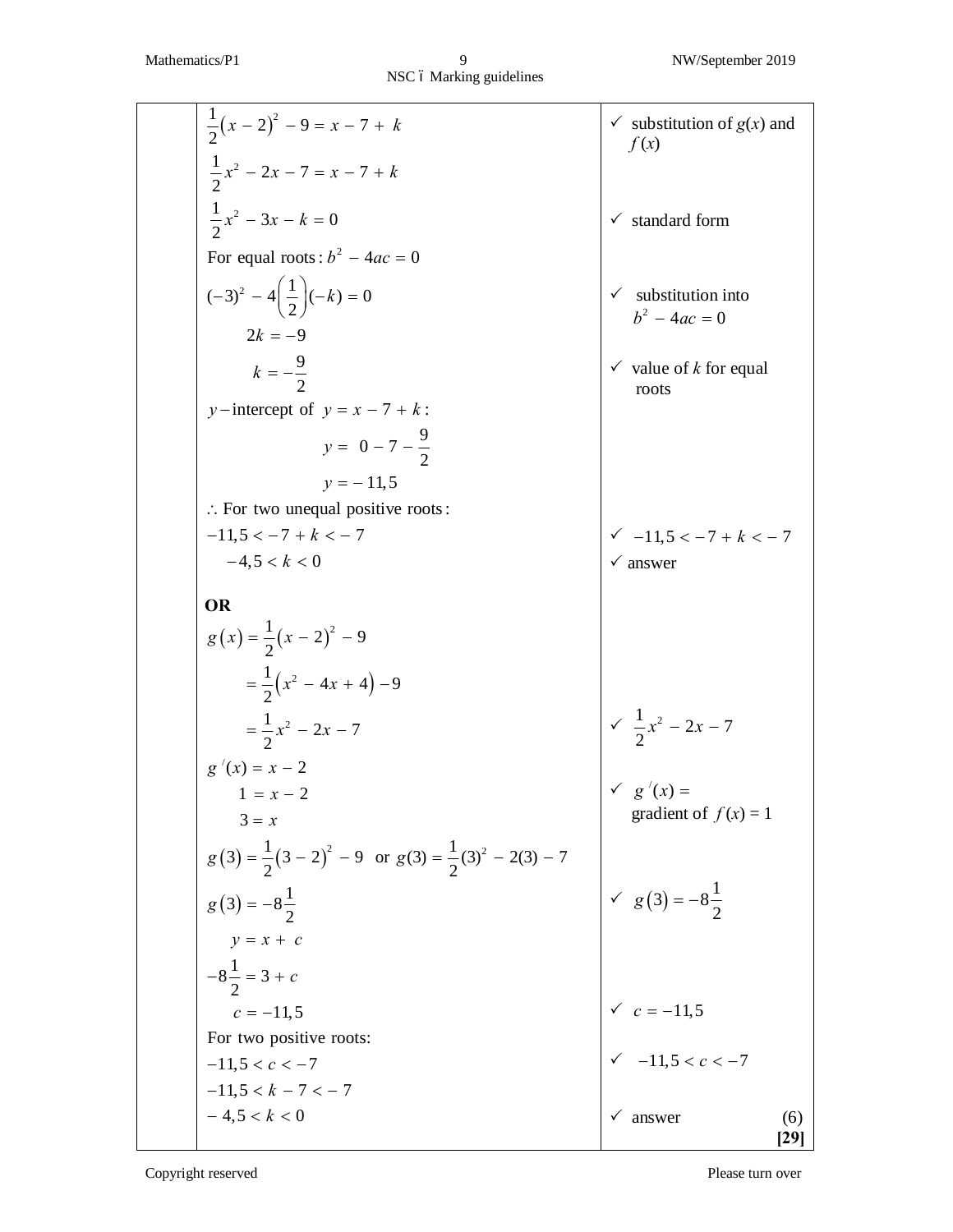#### Mathematics/P1 10 10 NW/September 2019 NSC ó Marking guidelines

#### **QUESTION 5**

| 5.1.1 | $h(x) = \left(\frac{5}{6}\right)^{-x}$<br>$=\left(\frac{6}{5}\right)^{x}$           | $\checkmark$ any answer<br>(1)                                                                                       |
|-------|-------------------------------------------------------------------------------------|----------------------------------------------------------------------------------------------------------------------|
| 5.1.2 | $f(x) = \left(\frac{5}{6}\right)^{x}$<br>$f^{-1}: x = \left(\frac{5}{6}\right)^{y}$ |                                                                                                                      |
|       | $y = \log_{\frac{5}{7}} x \quad x > 0$                                              | $x = \left(\frac{5}{6}\right)^{y}$<br>$y = \log_{\frac{5}{6}} x$<br>(2)                                              |
| 5.1.3 | $x \in (0,1]$<br><b>OR</b>                                                          | $\checkmark$ critical values<br>$\checkmark$ notation (only if values<br>are correct)                                |
|       | $0 < x \leq 1$                                                                      | $\checkmark$ critical values<br>$\checkmark$ notation (only if values<br>are correct)<br>(2)                         |
| 5.2   | $(-2,5;6)$<br>6<br>1                                                                | $\checkmark$ turning point<br>$\checkmark$ $\checkmark$ each <i>x</i> -intercept<br>$\checkmark$ shape<br>(4)<br>[9] |

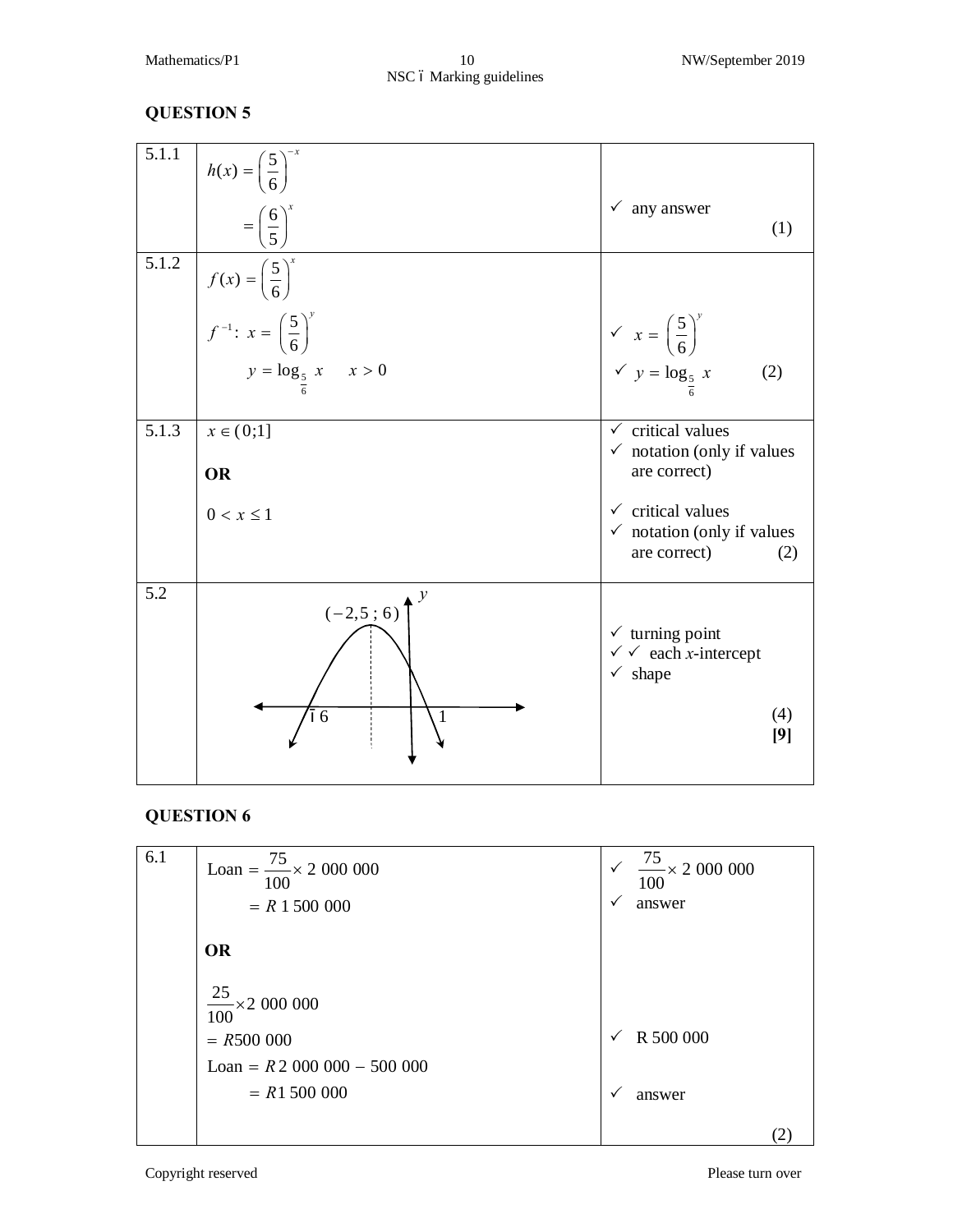| 6.2 | $A = P(1 + i)^n$                                                                                                                                                                           |                                                                                  |
|-----|--------------------------------------------------------------------------------------------------------------------------------------------------------------------------------------------|----------------------------------------------------------------------------------|
|     | $= 1500000\left(1+\frac{0.095}{4}\right)^{1}$                                                                                                                                              | $\sim 1500\ 000\left(1+\frac{0.095}{4}\right)^{1}$                               |
|     | $= R1 535 625$                                                                                                                                                                             |                                                                                  |
|     | $P = \frac{x[1-(1+i)^{-n}]}{1-x}$                                                                                                                                                          |                                                                                  |
|     |                                                                                                                                                                                            |                                                                                  |
|     | $0,6288119612 = 1 - \left(1 + \frac{0.095}{4}\right)^{10}$                                                                                                                                 |                                                                                  |
|     | $\left(1+\frac{0.095}{4}\right)^{-n} = 0.3711880386$                                                                                                                                       |                                                                                  |
|     | $\log_{(1+\frac{0.095}{4})}(0,3711880386) = -n$                                                                                                                                            | $\checkmark$ correct use of logs                                                 |
|     | OR $\frac{\log(0,3711880386)}{\log(1+\frac{0,095}{4})} = -n$                                                                                                                               |                                                                                  |
|     | $n = 42,22185853$                                                                                                                                                                          |                                                                                  |
|     | $\therefore$ 43 quarterly payments                                                                                                                                                         | $\sqrt{n} = 42,22$<br>answer<br>(6)                                              |
| 6.3 | Outstanding balance                                                                                                                                                                        |                                                                                  |
|     | $= P(1 + i)^n - \frac{x \left[ (1 + i)^n - 1 \right]}{n}$                                                                                                                                  |                                                                                  |
|     | 58 000 $\left[\left(1+\frac{0.095}{4}\right)^{23}-1\right]$ $\left \begin{array}{cc} \sqrt{n}=23 \\ \sqrt{n}=23 \\ \sqrt{n}=1535625\left(1+\frac{0.095}{4}\right)^{23} \end{array}\right $ |                                                                                  |
|     | $= 1535625\left(1+\frac{0.095}{4}\right)^{23}$<br>$\underline{0,095}$<br>$\overline{\mathcal{L}}$                                                                                          | OR 1 500 000 $\left(1+\frac{0.095}{4}\right)^{24}$                               |
|     | $=$ R 886 790,15                                                                                                                                                                           |                                                                                  |
|     |                                                                                                                                                                                            | 58 000 $\left[\left(1+\frac{0.095}{4}\right)^{23}-1\right]$<br>$\frac{0,095}{4}$ |
|     |                                                                                                                                                                                            | answer                                                                           |
|     | <b>OR</b>                                                                                                                                                                                  | (4)                                                                              |
|     |                                                                                                                                                                                            |                                                                                  |
|     |                                                                                                                                                                                            |                                                                                  |
|     |                                                                                                                                                                                            |                                                                                  |
|     |                                                                                                                                                                                            |                                                                                  |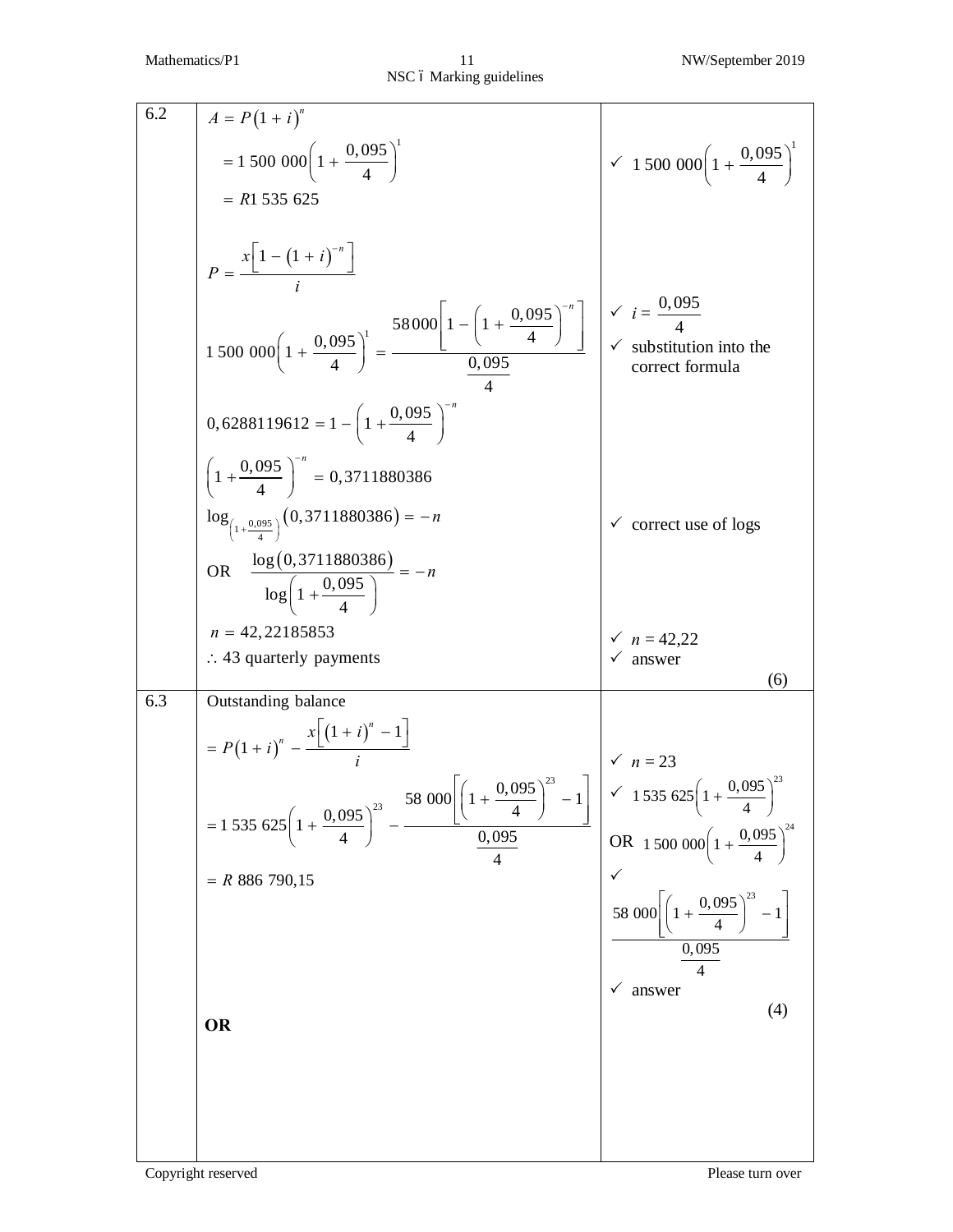|     | Outstanding time = $42,22185853 - 23$                                       | $\sqrt{23}$                                       |
|-----|-----------------------------------------------------------------------------|---------------------------------------------------|
|     | $= 19,22185853$                                                             | $\checkmark$ n = 19,22185853                      |
|     | Outstanding balance:                                                        |                                                   |
|     | $x\left[1-\left(1+i\right)^{-n}\right]$<br>$P =$                            |                                                   |
|     | 58 000 $1 - \left(1 + \frac{0.095}{4}\right)$<br>0,095                      | $\checkmark$ substitution                         |
|     |                                                                             |                                                   |
|     | $=$ R 886 790,15                                                            | answer<br>$\checkmark$                            |
|     |                                                                             | (4)                                               |
| 6.4 | Interest charged<br>$= (58\ 000 \times 23) - (1\ 500\ 000 - 886\ 790,1491)$ | ✓ 58 000 $\times$ 23<br>$\checkmark$ $\checkmark$ |
|     | $= R720790,15$                                                              | $1500000 - 886790,1491$                           |
|     |                                                                             | $\checkmark$ answer                               |
|     |                                                                             | (4)                                               |
|     |                                                                             | [16]                                              |

| 7.1 | $f(x) = -x^2 + 3x - 7$                               |                                  |
|-----|------------------------------------------------------|----------------------------------|
|     | $f(x+h) = -(x+h)^2 + 3(x+h) - 7$                     | $\sqrt{-(x+h)^2+3(x+h)-7}$       |
|     | $= -(x^2 + 2xh + h^2) + 3x + 3h - 7$                 | $\checkmark$                     |
|     | $=-x^2-2xh-h^2+3x+3h-7$                              | $-x^2 - 2xh - h^2 + 3x + 3h - 7$ |
|     | $f(x + h) - f(x) = (-x^2 - 2xh - h^2 + 3x + 3h - 7)$ |                                  |
|     | $-(-x^2+3x-7)$                                       |                                  |
|     | $=-2xh-h^2+3h$                                       | simplification                   |
|     | $f'(x) = \lim_{h \to 0} \frac{f(x+h) - f(x)}{h}$     |                                  |
|     | $= \lim_{h \to 0} \frac{-2xh - h^2 + 3h}{h}$         | substitution into formula        |
|     | $=$ $\lim_{h \to 0} \frac{h(-2x - h + 3)}{h}$        | $\checkmark$ factors             |
|     | = $\lim_{h \to 0}$ (-2x – h + 3)                     |                                  |
|     | $=-2x+3$                                             | $\checkmark$<br>answer<br>(6)    |
|     | <b>OR</b>                                            |                                  |
|     |                                                      |                                  |
|     |                                                      |                                  |
|     |                                                      |                                  |
|     |                                                      |                                  |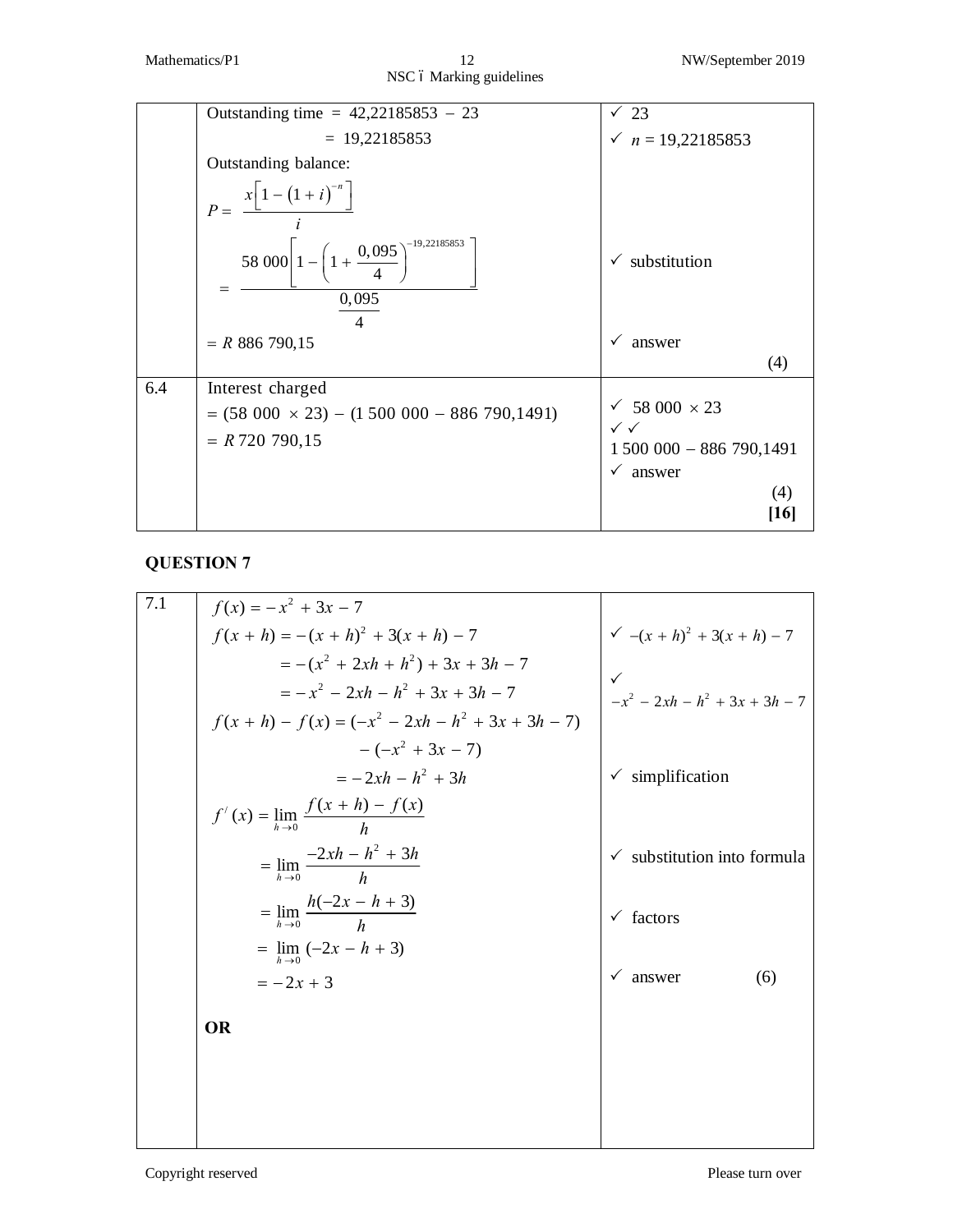|     | $f(x) = -x^2 + 3x - 7$                                                        |                                                                                                                                            |
|-----|-------------------------------------------------------------------------------|--------------------------------------------------------------------------------------------------------------------------------------------|
|     | $f'(x) = \lim_{h \to 0} \frac{f(x+h) - f(x)}{h}$                              |                                                                                                                                            |
|     | $= \lim_{h\to 0} \frac{-(x+h)^2 + 3(x+h) - 7 - (-x^2 + 3x - 7)}{h}$           | $\sqrt{-(x+h)^2+3(x+h)-7}$<br>$\checkmark$ substitution into formula                                                                       |
|     | $= \lim_{h\to 0} \frac{-(x^2+2xh+h^2)+3x+3h-7+x^2-3x+7}{h}$                   |                                                                                                                                            |
|     | $=\lim_{h\to 0}\frac{-x^2-2xh-h^2+3x+3h-7+x^2-3x+7}{h}$                       |                                                                                                                                            |
|     | $=\lim_{h\to 0}\frac{-2xh-h^2+3h}{h}$                                         | $\checkmark$ simplification                                                                                                                |
|     | $=\lim_{h\to 0}\frac{h(-2x-h+3)}{h}$                                          | $\checkmark$ factors                                                                                                                       |
|     | $=$ $\lim_{h\to 0}$ $(-2x - h + 3)$                                           |                                                                                                                                            |
|     | $=-2x+3$                                                                      | answer<br>(6)                                                                                                                              |
| 7.2 | $D_x\left[15\sqrt[5]{x^4} - \frac{3x'+x}{4x^3}\right]$                        |                                                                                                                                            |
|     | $= D_x \left  15 x^{\frac{4}{5}} - \frac{3x^4}{4} - \frac{x^{-2}}{4} \right $ |                                                                                                                                            |
|     | $= 12x^{-\frac{1}{5}} - 3x^3 + \frac{1}{2}x^{-3}$                             | $\begin{array}{ccc} \sqrt{15x^{\frac{4}{5}}} & \sqrt{-\frac{3x^4}{4}} \\ \sqrt{-\frac{x^{-2}}{4}} & \sqrt{12x^{-\frac{1}{5}}} \end{array}$ |
|     |                                                                               |                                                                                                                                            |
|     |                                                                               | $\sqrt{-3x^3}$ $\sqrt{1 + \frac{1}{2}x^{-3}}$                                                                                              |
|     |                                                                               | (6)<br>12                                                                                                                                  |

| 8.1 | $x \le -3$ or $x \ge 2$                                                   | $x \le -3$<br>$x \ge 2$ |  |
|-----|---------------------------------------------------------------------------|-------------------------|--|
|     | Note: Accept $x < -3$ or $x > 2$ .                                        |                         |  |
|     | At the stationary points, the graph is both increasing<br>and decreasing. |                         |  |
| 8.2 | $x=-3$                                                                    | $\sqrt{x} = -3$         |  |
|     |                                                                           |                         |  |
| 8.3 | $f'(x) = 1(x + 3)(x - 2)$<br>= $x2 + x - 6$                               | $(x + 3)(x - 2)$        |  |
|     |                                                                           | answer                  |  |
|     |                                                                           |                         |  |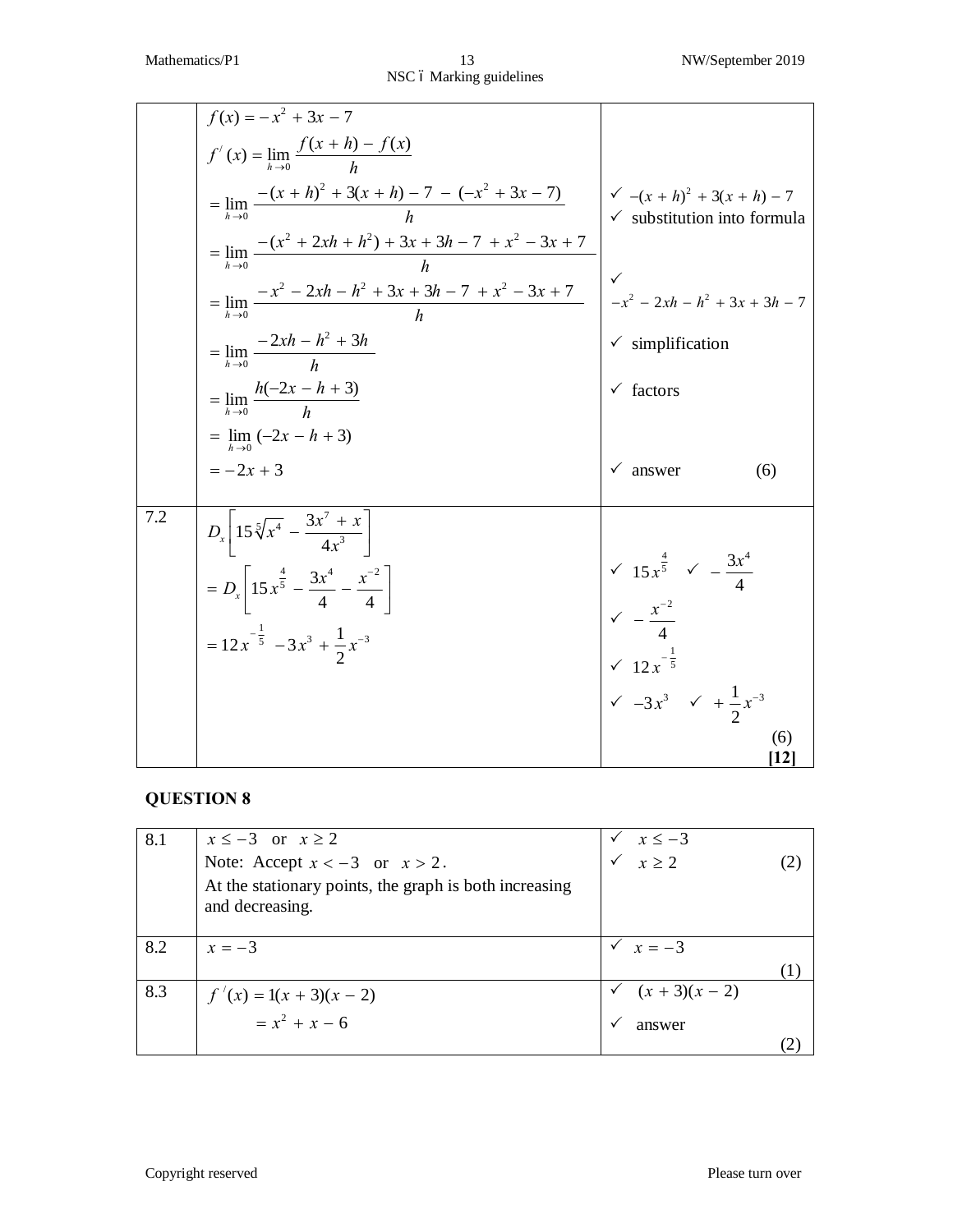| 8.4 | $f(x) = px^{3} + qx^{2} + rx + 10$                                                                                                             |                                                               |
|-----|------------------------------------------------------------------------------------------------------------------------------------------------|---------------------------------------------------------------|
|     | $f'(x) = 3px^2 + 2qx + r$<br>$f'(x) = x^2 + x - 6$<br>$\therefore 3p = 1 \quad 2q = 1 \quad r = -6$<br>$p = \frac{1}{3} \quad q = \frac{1}{2}$ | $f'(x) = 3px^2 + 2qx + r$                                     |
|     |                                                                                                                                                |                                                               |
|     |                                                                                                                                                |                                                               |
|     |                                                                                                                                                | V 3 <i>p</i> = 1<br>V 2 <i>q</i> = 1<br>V r = -6              |
|     |                                                                                                                                                |                                                               |
| 8.5 |                                                                                                                                                | (4)                                                           |
|     | $f(x) = \frac{1}{3}x^3 + \frac{1}{2}x^2 - 6x + 10$                                                                                             |                                                               |
|     | $f'(x) = x^2 + x - 6$                                                                                                                          |                                                               |
|     | $f''(x) = 2x + 1$                                                                                                                              | $f''(x) = 2x + 1$<br>$f''(x) < 0$                             |
|     | Concave down when $f''(x) < 0$                                                                                                                 |                                                               |
|     | $2x + 1 < 0$                                                                                                                                   | $\begin{vmatrix} x & x \\ y & x & -\frac{1}{2} \end{vmatrix}$ |
|     | $x < -\frac{1}{2}$                                                                                                                             |                                                               |
|     |                                                                                                                                                |                                                               |
|     | <b>OR</b>                                                                                                                                      | (3)                                                           |
|     | $f(x) = \frac{1}{3}x^3 + \frac{1}{2}x^2 - 6x + 10$<br>$f'(x) = x^2 + x - 6$<br>$x = \frac{-3 + 2}{2}$<br>$x = -\frac{1}{2}$                    |                                                               |
|     |                                                                                                                                                |                                                               |
|     |                                                                                                                                                | $\sqrt{x} = \frac{-3 + 2}{2}$                                 |
|     |                                                                                                                                                |                                                               |
|     |                                                                                                                                                |                                                               |
|     |                                                                                                                                                |                                                               |
|     | $f'(x)$ is decreasing for $x < -\frac{1}{2}$<br>$\therefore f''(x) < 0$ when $x < -\frac{1}{2}$                                                | f''(x) < 0                                                    |
|     | : Concave down: $x < -\frac{1}{2}$                                                                                                             | answer                                                        |
|     |                                                                                                                                                | (3)                                                           |
|     |                                                                                                                                                | $\mathbf{[12]}$                                               |

| 9.1 | $AH = 4t$                                   |                                                                       |
|-----|---------------------------------------------|-----------------------------------------------------------------------|
|     | $HB = 1200 - 4t$                            | $\sqrt{\text{HB}} = 1200 - 4t$                                        |
|     | $BD = 5t$                                   | $\sqrt{BD} = 5t$                                                      |
|     | $HD2 = (1 200 - 4t)2 + (5t)2$ Pyth          | $\sqrt{HD^2} = (1\ 200 - 4t)^2 + (5t)^2$                              |
|     | $= 1,440,000 - 9,600t + 16t^2 + 25t^2$      | $\checkmark$ 1 440 000 - 9 600t + 16t <sup>2</sup> + 25t <sup>2</sup> |
|     | $=41t^2-9\ 600t+1\ 440\ 000$                | (4)                                                                   |
|     | $HD = \sqrt{41t^2 - 9\,600t + 1\,440\,000}$ |                                                                       |

Copyright reserved Please turn over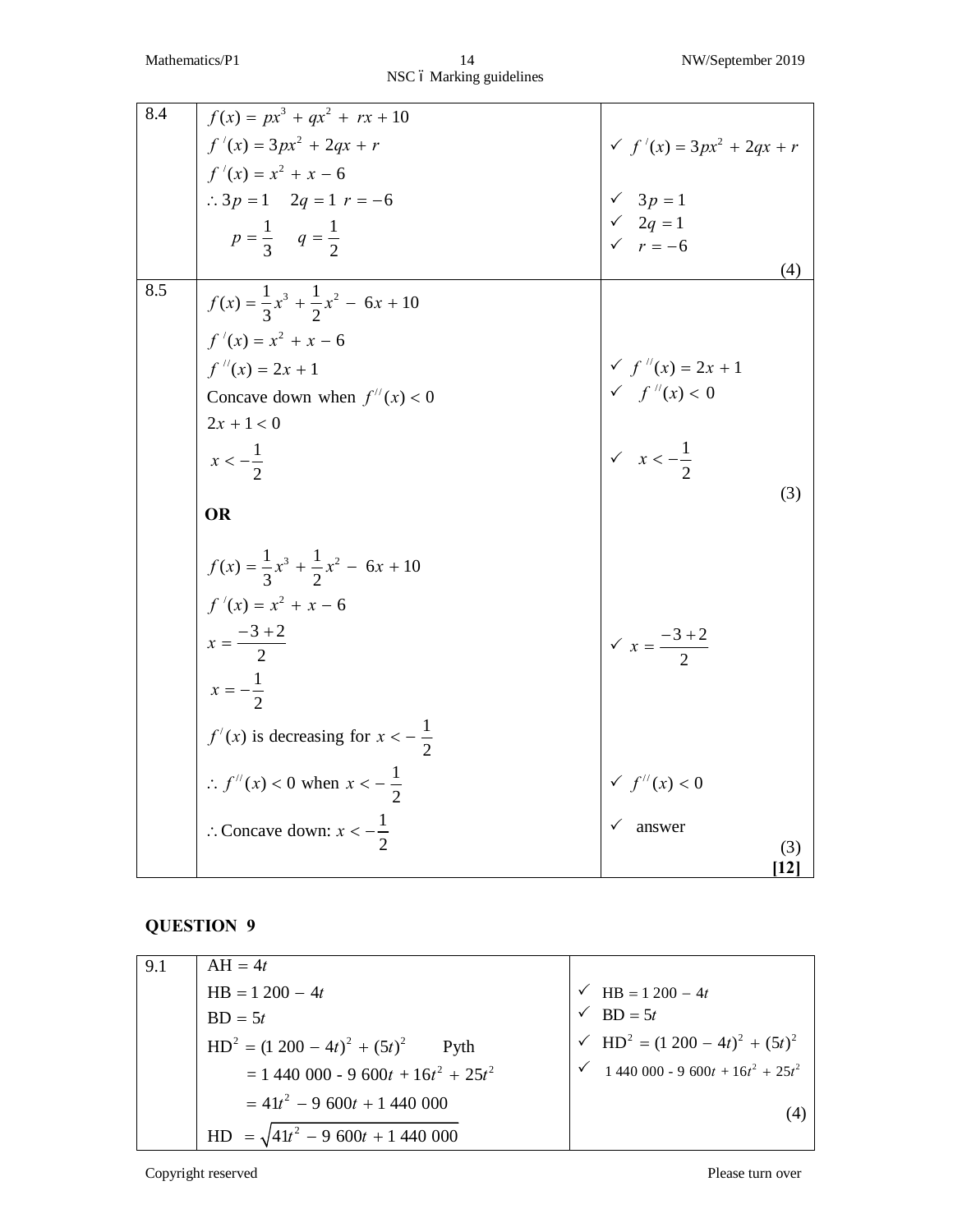| 9.2 | $(HD2)'(t) = 82t - 9600$                            | V $(HD^2)'(t) = 82t - 9600$<br>V $(HD^2)'(t) = 0$ |
|-----|-----------------------------------------------------|---------------------------------------------------|
|     | $0 = 82t - 9600$                                    |                                                   |
|     | $82t = 9600$                                        |                                                   |
|     | $t = 117,07$ seconds                                |                                                   |
|     | $\therefore$ after 117,07 seconds                   | answer                                            |
|     | <b>OR</b>                                           |                                                   |
|     | The minimum of HD occurs when $HD2$ is a minimum.   | $\checkmark$ min of HD = min HD <sup>2</sup>      |
|     |                                                     | $\checkmark$ substitute into equation             |
|     | min $t = \frac{-(-9\ 600)}{2(41)}$                  | of axis of symmetry                               |
|     | $= 117,07$ seconds                                  | answer                                            |
|     |                                                     | (3)                                               |
| 9.3 | $HD = \sqrt{41(117,07)^2 - 9600(117,07) + 1440000}$ | substitution                                      |
|     | $=\sqrt{878\,048,7805}$                             |                                                   |
|     | $= 937,04 \text{ m}$                                | answer                                            |
|     | No, the hunter is outside the shooting range.       | N <sub>0</sub>                                    |
|     |                                                     | (3)                                               |
|     |                                                     | 10                                                |

| 10.1 | 0,18<br>Win<br>Rain                                          |                                        |
|------|--------------------------------------------------------------|----------------------------------------|
|      | 0,82<br>Loose<br>0,45                                        |                                        |
|      | 0,32<br>0,39<br>Win<br>Cloudy                                | first outcomes<br>✓                    |
|      | 0,61<br>Loose                                                | $\checkmark$ second outcomes           |
|      | 0,23<br>0,63<br>Win                                          |                                        |
|      | Sunny<br>0,37<br>Loose                                       | (2)                                    |
| 10.2 | $P(\text{Win}) = P(\text{RW}) + P(\text{CW}) + P(\text{SW})$ | $P(RW) = (0,45)(0,18)$<br>$\checkmark$ |
|      | $= (0,45)(0,18) + (0,32)(0,39) + (0,23)(0,63)$               | $\check{P}$ P(CW) = (0,32)(0,39)       |
|      | $= 0,3507$                                                   | $P(SW) = (0,23)(0,63)$<br>$\checkmark$ |
|      | $= 35,07\%$                                                  | ✓<br>answer                            |
|      |                                                              | (4)                                    |
|      |                                                              | [6]                                    |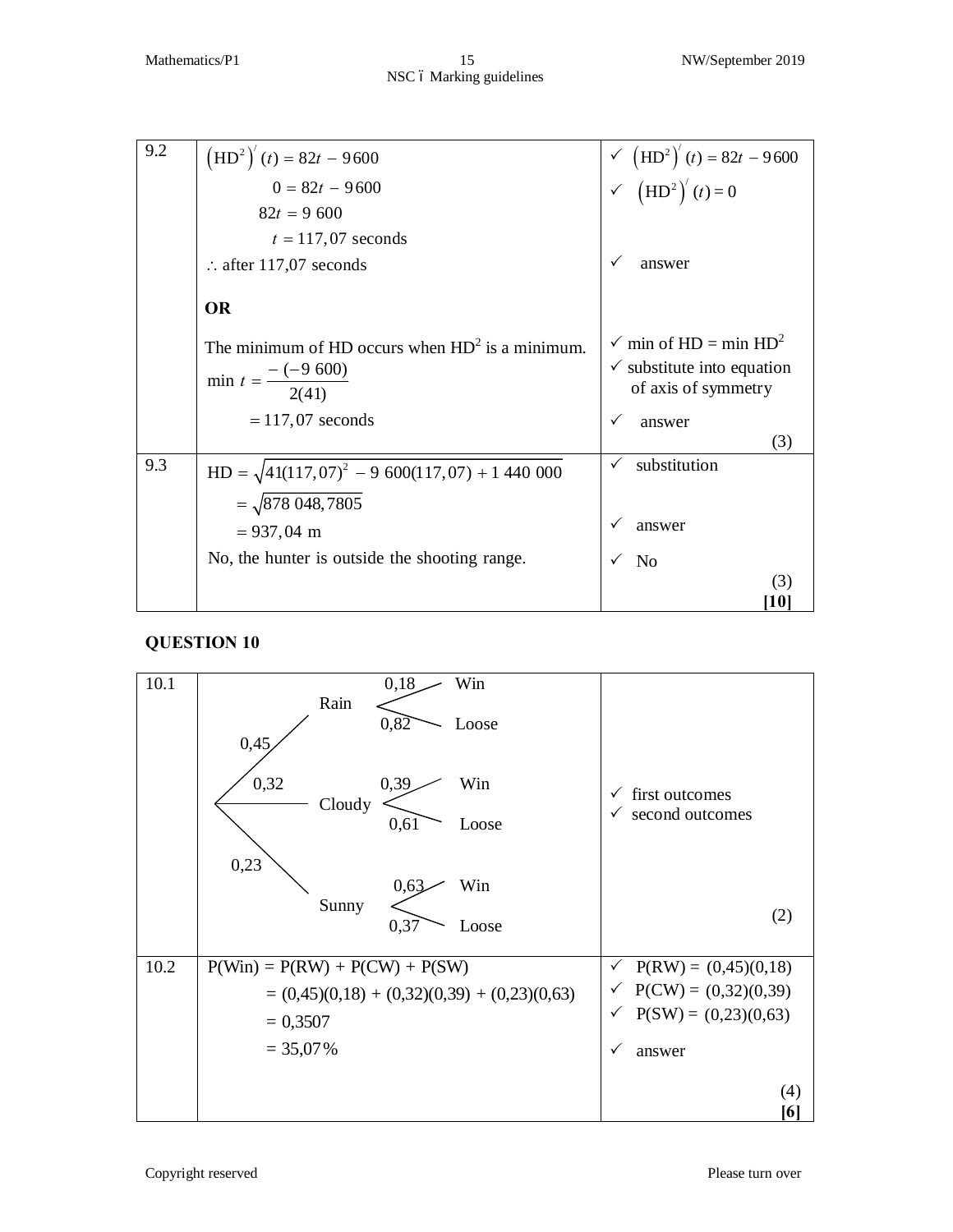| 11.1 | $9! = 362880$                                                                                                         | 9! OR 362 880                                                                                                                                                                                             |
|------|-----------------------------------------------------------------------------------------------------------------------|-----------------------------------------------------------------------------------------------------------------------------------------------------------------------------------------------------------|
|      |                                                                                                                       | (1)                                                                                                                                                                                                       |
| 11.2 | $8! \times 2! = 80640$                                                                                                | $8! \times 2!$ OR 80 640<br>$\checkmark$                                                                                                                                                                  |
|      |                                                                                                                       | (2)                                                                                                                                                                                                       |
| 11.3 | $5 \times 7! \times 4$                                                                                                | $5 \times 7! \times 4$                                                                                                                                                                                    |
|      | 9!                                                                                                                    | $\checkmark$ 9! in denominator                                                                                                                                                                            |
|      | $=\frac{5}{18}$ or 0.28                                                                                               | answer                                                                                                                                                                                                    |
|      |                                                                                                                       | (3)                                                                                                                                                                                                       |
| 11.4 | Total number of ways that 9 horses can be arranged                                                                    |                                                                                                                                                                                                           |
|      | in 4 stables                                                                                                          |                                                                                                                                                                                                           |
|      | $= 9 \times 8 \times 7 \times 6 = 3024$                                                                               | 3 0 2 4                                                                                                                                                                                                   |
|      | Total number of ways without a mare in the                                                                            |                                                                                                                                                                                                           |
|      | arrangement                                                                                                           |                                                                                                                                                                                                           |
|      | $= 4! = 24$                                                                                                           | 24                                                                                                                                                                                                        |
|      | Total number of ways in which at least                                                                                |                                                                                                                                                                                                           |
|      | 1 mare in the arrangement                                                                                             |                                                                                                                                                                                                           |
|      | $=$ 3 024 $-$ 24                                                                                                      |                                                                                                                                                                                                           |
|      | $= 3000$ ways                                                                                                         | 3 0 0 0                                                                                                                                                                                                   |
|      | <b>OR</b>                                                                                                             |                                                                                                                                                                                                           |
|      |                                                                                                                       |                                                                                                                                                                                                           |
|      | The total number of ways in which there is at least 1                                                                 |                                                                                                                                                                                                           |
|      | mare in the arrangement:                                                                                              |                                                                                                                                                                                                           |
|      | = $[(5 \times 4 \times 3 \times 2) \times 4]$ + $\left  (5 \times 4 \times 4 \times 3) \times \frac{12}{2} \right $ + |                                                                                                                                                                                                           |
|      |                                                                                                                       | $\begin{aligned} \begin{array}{c} \checkmark & \left[ (5 \times 4 \times 3 \times 2) \times 4 \right] + \\ & \left[ (5 \times 4 \times 4 \times 3) \times \frac{12}{2} \right] \end{array} \end{aligned}$ |
|      | $[(5 \times 4 \times 3 \times 4) \times 4] + [5 \times 4 \times 3 \times 2]$                                          | $\checkmark$ [(5 × 4 × 3 × 4) × 4] +                                                                                                                                                                      |
|      | $= 3000$ ways                                                                                                         | $[5 \times 4 \times 3 \times 2]$                                                                                                                                                                          |
|      |                                                                                                                       | $\checkmark$ answer                                                                                                                                                                                       |
|      |                                                                                                                       |                                                                                                                                                                                                           |
|      |                                                                                                                       | (3)<br>91                                                                                                                                                                                                 |
|      |                                                                                                                       | <b>TOTAL:</b><br>150                                                                                                                                                                                      |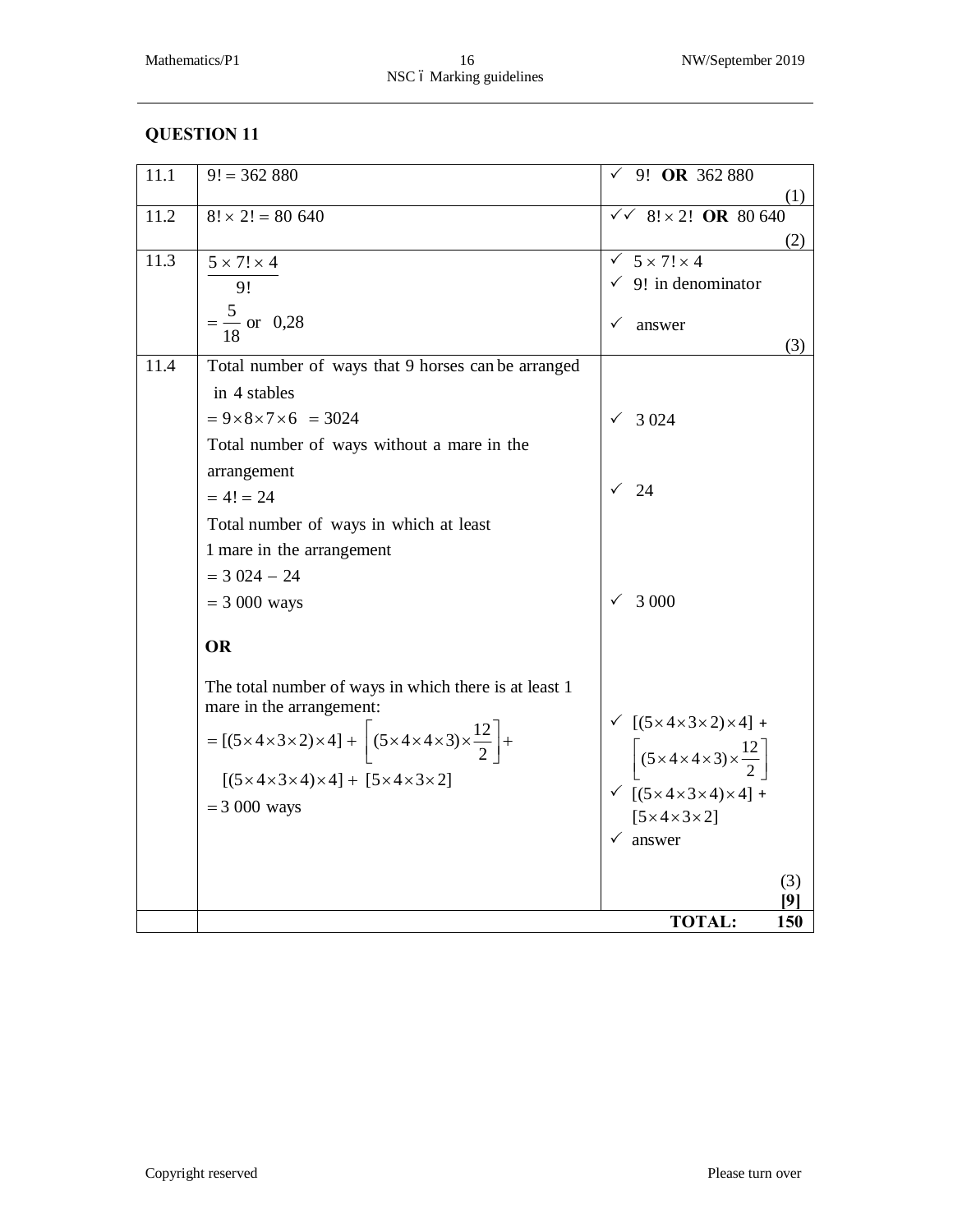#### **COGNITIVE LEVELS MATHEMATICS P1**

 $\overline{a}$ 

|                                                                                               |                  |                                     | <b>COGNITIVE LEVELS</b>      |                           |                         |                 | <b>TOPICS</b>           |         |                        |             |                    |
|-----------------------------------------------------------------------------------------------|------------------|-------------------------------------|------------------------------|---------------------------|-------------------------|-----------------|-------------------------|---------|------------------------|-------------|--------------------|
|                                                                                               | LEVEL<br>(20%)   | LEVEL <sub>2</sub><br>(35%)         | LEVEL <sub>3</sub><br>(30%)  | <b>LEVEL 4</b><br>(15%)   |                         |                 |                         |         |                        |             |                    |
| QUESTION                                                                                      | <b>KNOWLEDGE</b> | <b>PROCEDURES</b><br><b>ROUTINE</b> | <b>PROCEDURES</b><br>COMPLEX | PROBLEM<br><b>SOLVING</b> | <b>ALGEBRA</b>          | <b>PATTERNS</b> | <b>FUNCTIONS</b>        | FINANCE | <b>DIFFERENTIATION</b> | PROBABILITY | <b>TOTAL MARKS</b> |
| 1.1.1                                                                                         | $\overline{3}$   |                                     |                              |                           | 3                       |                 |                         |         |                        |             |                    |
|                                                                                               | $\overline{4}$   |                                     |                              |                           | $\overline{\mathbf{4}}$ |                 |                         |         |                        |             |                    |
|                                                                                               | $\overline{2}$   |                                     |                              |                           | $\overline{2}$          |                 |                         |         |                        |             |                    |
|                                                                                               |                  |                                     | 6                            |                           | $\overline{6}$          |                 |                         |         |                        |             |                    |
|                                                                                               |                  | 6                                   |                              |                           | 6                       |                 |                         |         |                        |             |                    |
| $\frac{1.1.2}{1.1.3}$ $\frac{1.1.3}{1.2}$ $\frac{1.3}{1.3}$                                   |                  |                                     |                              | 4                         | $\overline{\mathbf{4}}$ |                 |                         |         |                        |             | 25                 |
|                                                                                               |                  |                                     |                              |                           |                         | 2               |                         |         |                        |             |                    |
| $\frac{2.1.1}{2.1.2}$                                                                         | $\frac{2}{2}$    |                                     |                              |                           |                         | $\overline{c}$  |                         |         |                        |             |                    |
| 2.1.3                                                                                         | $\overline{c}$   |                                     |                              |                           |                         | $\overline{c}$  |                         |         |                        |             |                    |
|                                                                                               |                  | $\overline{\mathbf{4}}$             |                              |                           |                         | $\overline{4}$  |                         |         |                        |             |                    |
| $\frac{2.2}{2.3}$                                                                             |                  |                                     |                              | 5                         |                         | $\overline{5}$  |                         |         |                        |             | 15                 |
|                                                                                               |                  | $\overline{3}$                      |                              |                           |                         |                 |                         |         |                        |             |                    |
| $\begin{array}{r} 3.1 \\ 3.2 \\ 4.1 \\ \hline 4.2 \\ 4.3 \\ \hline 4.4 \\ \hline \end{array}$ |                  | $\overline{4}$                      |                              |                           |                         | $\frac{3}{4}$   |                         |         |                        |             | 7                  |
|                                                                                               | $\overline{2}$   |                                     |                              |                           |                         |                 | $\overline{\mathbf{c}}$ |         |                        |             |                    |
|                                                                                               |                  |                                     |                              |                           |                         |                 | $\overline{2}$          |         |                        |             |                    |
|                                                                                               | $\frac{2}{2}$    |                                     |                              |                           |                         |                 | $\overline{c}$          |         |                        |             |                    |
|                                                                                               |                  | 5                                   |                              |                           |                         |                 | 5                       |         |                        |             |                    |
|                                                                                               |                  |                                     | $\boldsymbol{2}$             |                           |                         |                 | $\overline{\mathbf{c}}$ |         |                        |             |                    |
|                                                                                               |                  | 3                                   |                              |                           |                         |                 | 3                       |         |                        |             |                    |
| $\frac{4.6}{4.7.1}$                                                                           |                  |                                     | 3                            |                           |                         |                 | 3                       |         |                        |             |                    |
|                                                                                               |                  |                                     | 4                            |                           |                         |                 | $\overline{\mathbf{4}}$ |         |                        |             |                    |
| $4.7.2$<br>$4.8$                                                                              |                  |                                     | 6                            |                           |                         |                 | $\overline{6}$          |         |                        |             | 29                 |
| 5.1.1                                                                                         | 1                |                                     |                              |                           |                         |                 | $\overline{2}$          |         |                        |             |                    |
| 5.1.2                                                                                         |                  | $\overline{c}$                      |                              |                           |                         |                 | $\overline{1}$          |         |                        |             |                    |
| 5.1.3                                                                                         |                  |                                     | $\mathbf 2$                  |                           |                         |                 | 2                       |         |                        |             |                    |
| 5.2                                                                                           |                  |                                     | 4                            |                           |                         |                 | 4                       |         |                        |             | 9                  |
| 6.1                                                                                           | $\overline{c}$   |                                     |                              |                           |                         |                 |                         | 2       |                        |             |                    |
| 6.2                                                                                           |                  | 6                                   |                              |                           |                         |                 |                         | 6       |                        |             |                    |
| 6.3                                                                                           |                  |                                     | 4                            |                           |                         |                 |                         | 4       |                        |             |                    |
| 6.4                                                                                           |                  |                                     |                              | 4                         |                         |                 |                         | 4       |                        |             | 16                 |
| 7.1                                                                                           |                  | 6                                   |                              |                           |                         |                 |                         |         | 6                      |             |                    |
| 7.2                                                                                           |                  |                                     | 6                            |                           |                         |                 |                         |         | 6                      |             | 12                 |
|                                                                                               |                  |                                     |                              |                           |                         |                 |                         |         | $\overline{c}$         |             |                    |
| 8.1                                                                                           | 2<br>1           |                                     |                              |                           |                         |                 |                         |         | $\mathbf{1}$           |             |                    |
| 8.2                                                                                           |                  | $\overline{2}$                      |                              |                           |                         |                 |                         |         | $\overline{c}$         |             |                    |
| 8.3                                                                                           |                  |                                     |                              |                           |                         |                 |                         |         |                        |             |                    |
| 8.4                                                                                           |                  |                                     | 4                            |                           |                         |                 |                         |         | 4                      |             | 12                 |
| 8.5                                                                                           |                  | 3                                   |                              |                           |                         |                 |                         |         | 3                      |             |                    |